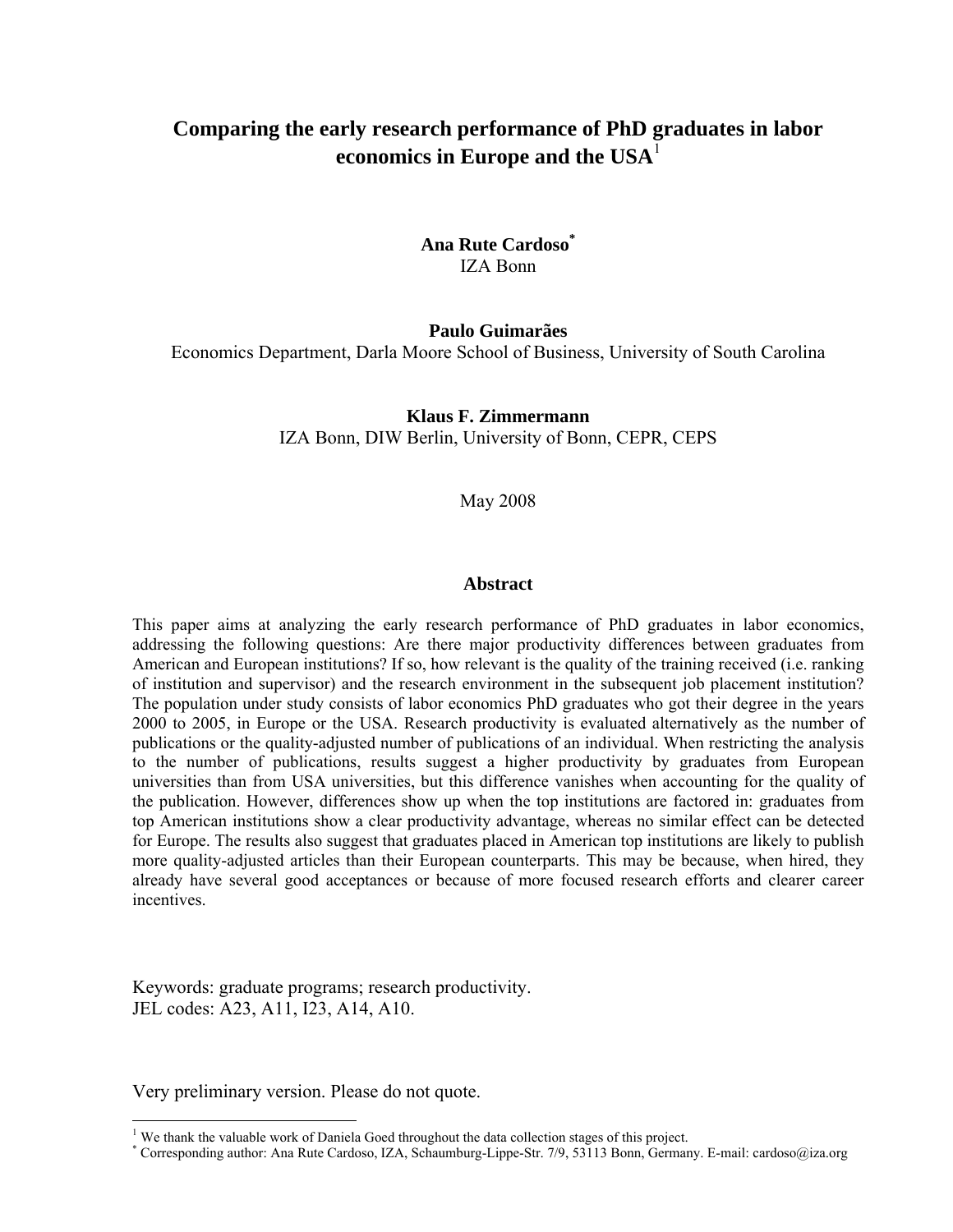### **1. Introduction**

Predicting the early academic success of PhD graduates has been an issue of interest in economics, trying to identify the determinants of their research productivity or the quality of their job placement. Invariably, studies on this subject are based on the idea that the research performance of the young PhD graduate is determined by the quality of the academic training received (namely the quality of the institution awarding the PhD or the research productivity of the supervisor). Examples of such studies include Athey *et al* (2007), Grove and Wu (2007), Hilmer and Hilmer (2007) and Krueger and Wu (2000).

A different line of literature has been concerned with identification of policies that can promote research excellence. Part of this literature is motivated by the low European research performance in economics when compared to the USA. Such studies invariably emphasize the relevance of incentives, both at the individual and the department levels, and the need to promote profound institutional reforms in most European countries (see for example Drèze and Estevan (2007)).

This study aims at bringing together these two lines of literature, assessing the role of two different types of determinants of research performance of recent PhD graduates: the quality of the academic training received versus the institutional setting of the job placement institution upon completion of the PhD. Indeed, given the literature on the relevance of the institutional setting and career incentives for the promotion of research quality, analyzing the productivity of PhD graduates by taking into consideration only their academic background seems an incomplete view. Anecdotal evidence can illustrate this point: two students equally talented, receiving their PhD degree from the same institution and at the same time, often perform subsequently quite differently in terms of research output, depending on the country or institution where they end up and the conditions inducing or hindering quality research.

We concentrate on PhDs in labor economics who received their degree in 2000 to 2005, from a European or USA university. Identification of the population under study relied on two sources: Dissertations Abstracts, a database covering every dissertation defended at an American accredited institution, at fifty British and a few other European institutions; the files of the IZA European Summer in Labor Economics, containing detailed information on both successful and unsuccessful applicants from all over Europe. Research productivity is evaluated alternatively as the number of publications or the quality-adjusted number of publications of an individual.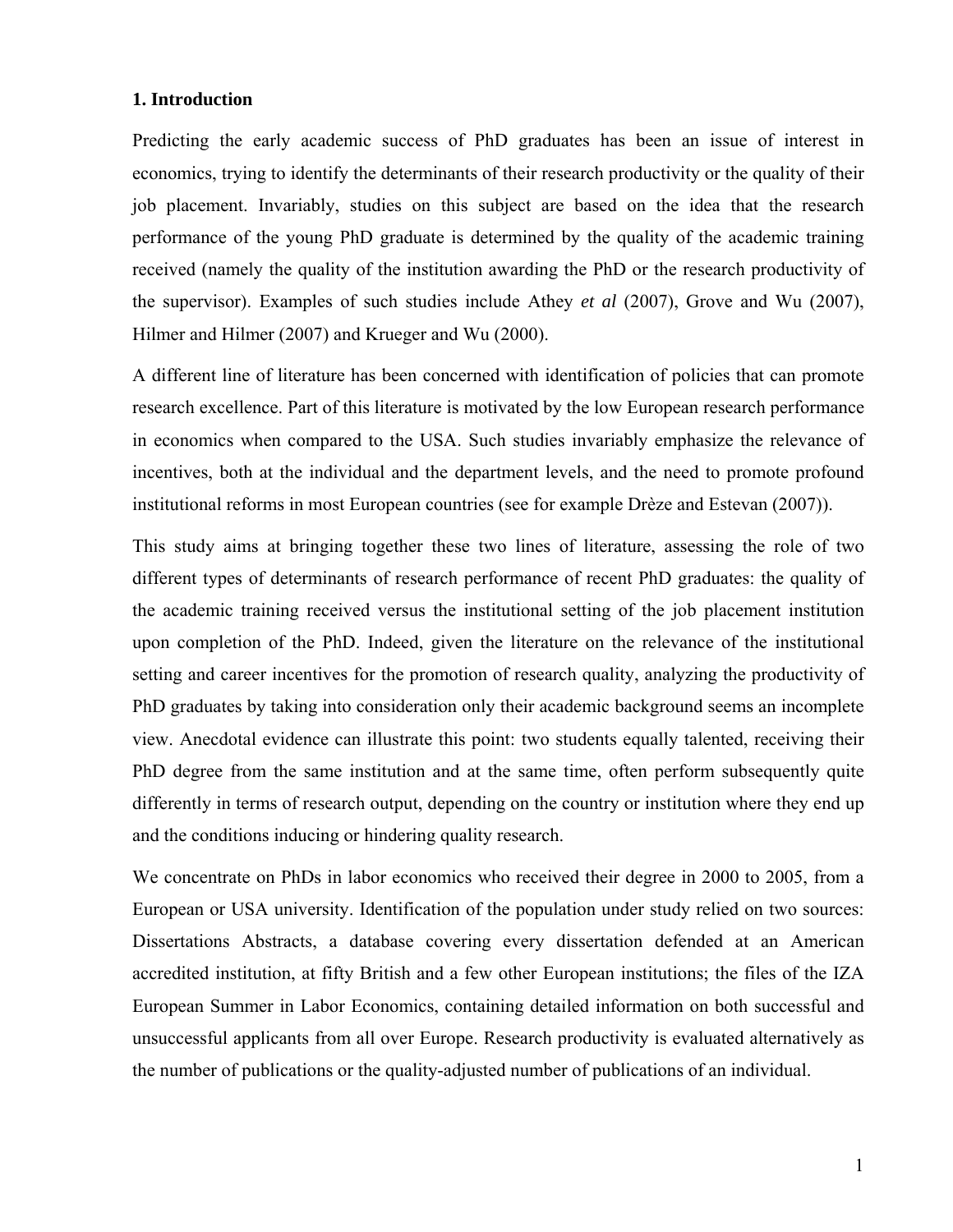Section 2 provides a detailed description of the dataset and section 3 presents descriptive statistics. The model under estimation is presented in section 4 and its results are discussed. Section 5 concludes.

## **2. Dataset**

1

The population under study consists of labor economics PhD graduates who got their degree in the years 2000 to 2005, in Europe or the USA. Identification of the population under study relied on two different sources: Dissertation Abstracts Online and the files of applicants to the IZA European Summer School in Labor Economics.

### *Data on PhD graduates*

Dissertation Abstracts covers dissertations defended at all accredited American institutions, at 50 British institutions and a few other European ones. It is produced by ProQuest Information and Learning, based on information that each degree-granting institution supplies to University Microfilms International. The reported variables include: name of graduate, type of degree obtained, awarding institution, country, year of defense, supervisor's name, thesis title, subject, keywords, and abstract. The following constraints were imposed for data selection: thesis defended in 2000 to 2005, in the USA or Europe, whose subject code was "labor economics", leading to the degree "PhD" or equivalent.<sup>2</sup> This procedure allowed us to identify a total of 1,354 individuals, 92 of which were from European institutions.

The IZA European Summer School in Labor Economics is organized yearly since 1988 by the Institute for the Study of Labor (IZA Bonn), as a one-week event that includes a set of lectures by two renowned senior researchers and presentations and discussions by PhD students. The event counts on the institutional support of the major scientific associations in Europe: European Economic Association (EEA), Centre for Economic Policy Research (CEPR), European Association of Labour Economists (EALE), and European Society for Population Economics (ESPE). From 2004 to 2007, it was funded by the European Commission, under its *Sixth Framework Programme, Marie Curie Conferences and Training* Courses. Throughout the period it has been running, all expenses incurred by the PhD students to attend the event were fully covered (traveling costs, accommodation and meals, visa fees if required, and other costs such as

 $2$  The Dissertation Abstracts database has no standardized way to designate the degree awarded. Non-US institutions tend to use their own designation for the type of degree awarded. We considered the following list of designations for degree awarded as equivalent to "PhD": "Dr.", "D.Soc.Sc.", "Fil.dr.", "PD", "Dr.Ec.", "Dr.Econ", "Dr.Soc.Sc." and "Ekon. dr".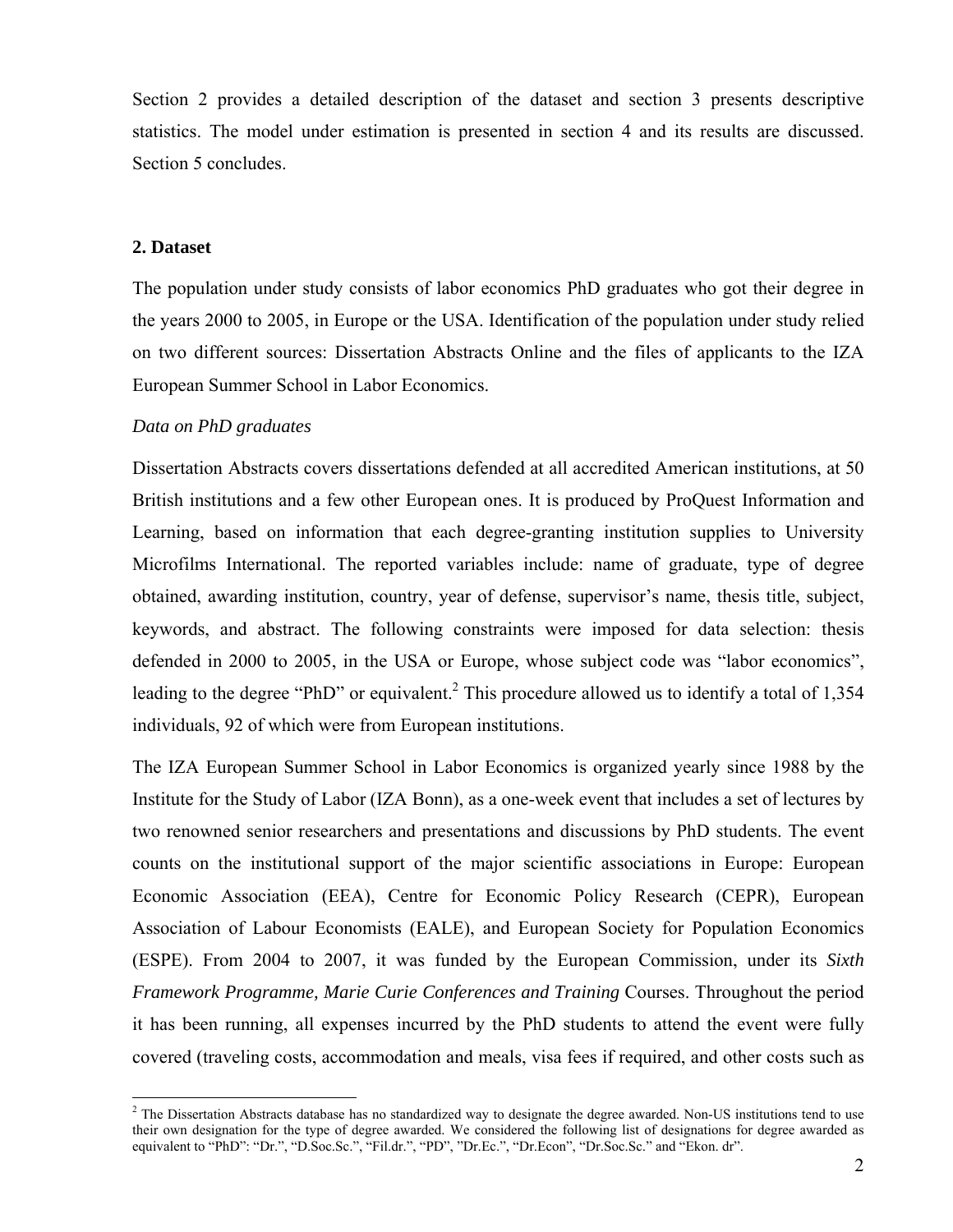printing of posters for presentation). About 35 students are selected for participation each year and, until very recently (2003), only students at European universities were eligible to apply. Given the reputation of the event and the fact that participation imposes no financial burden at all on the participants or their institutions, a very large pool of applicants was attracted each year, with the chances of getting accepted currently standing at 0.25. Combining the IZA files on both participants and unsuccessful applicants during the ten-year period 1998 to 2007, we have detailed data on 796 individuals, thus covering a substantial share of labor economics PhD students at European universities. Reported data include: name of the student, gender, nationality, PhD institution, country, supervisor's name, title of paper presented, abstract, year of start of PhD, contact information, as well as his/her *curriculum vitae* at the time of application. Further data on the Summer School applicants was collected via web searches, to retrieve their date of completion of PhD; individuals who were awarded the degree in 2000 to 2005, at a European or USA institution, were kept for analysis. Data on  $\ldots$  individuals was thus kept.<sup>3</sup>

Further data collection for all individuals under analysis took place from November 2007 to March 2008, using the web to search for the following variables: employing institution, country, job title, year of start, and email address; gender, year of birth, nationality and, whenever feasible, curriculum vitae. More refinements in the database were undertaken in April-June 2008<sup>4</sup>, aimed at replacing missing values in the variables of interest.

Additionally, the publication record for all selected individuals, as well as their PhD supervisors, was retrieved from Econlit. We only considered journal articles and notes (editorials, comments, etc were excluded). For the graduates we collected all publications in the period ranging between 2 years before award of the degree and the limit year of 2006. For all supervisors we collected all publications between 1988 and 2006.

## *Measuring research productivity*

The research productivity of recent PhD graduates and their supervisors was evaluated alternatively as:

- the number of journal articles captured in Econlit;
- the number of articles in top labor journals, as defined by Christian Roessler (at http://www.econphd.net/ -- see appendix B with a listing of the journals included);

The date of PhD completion is still missing for ... individuals (...% of the initial database of applicants in the period 1998-2005).

<sup>4</sup> Currently underway.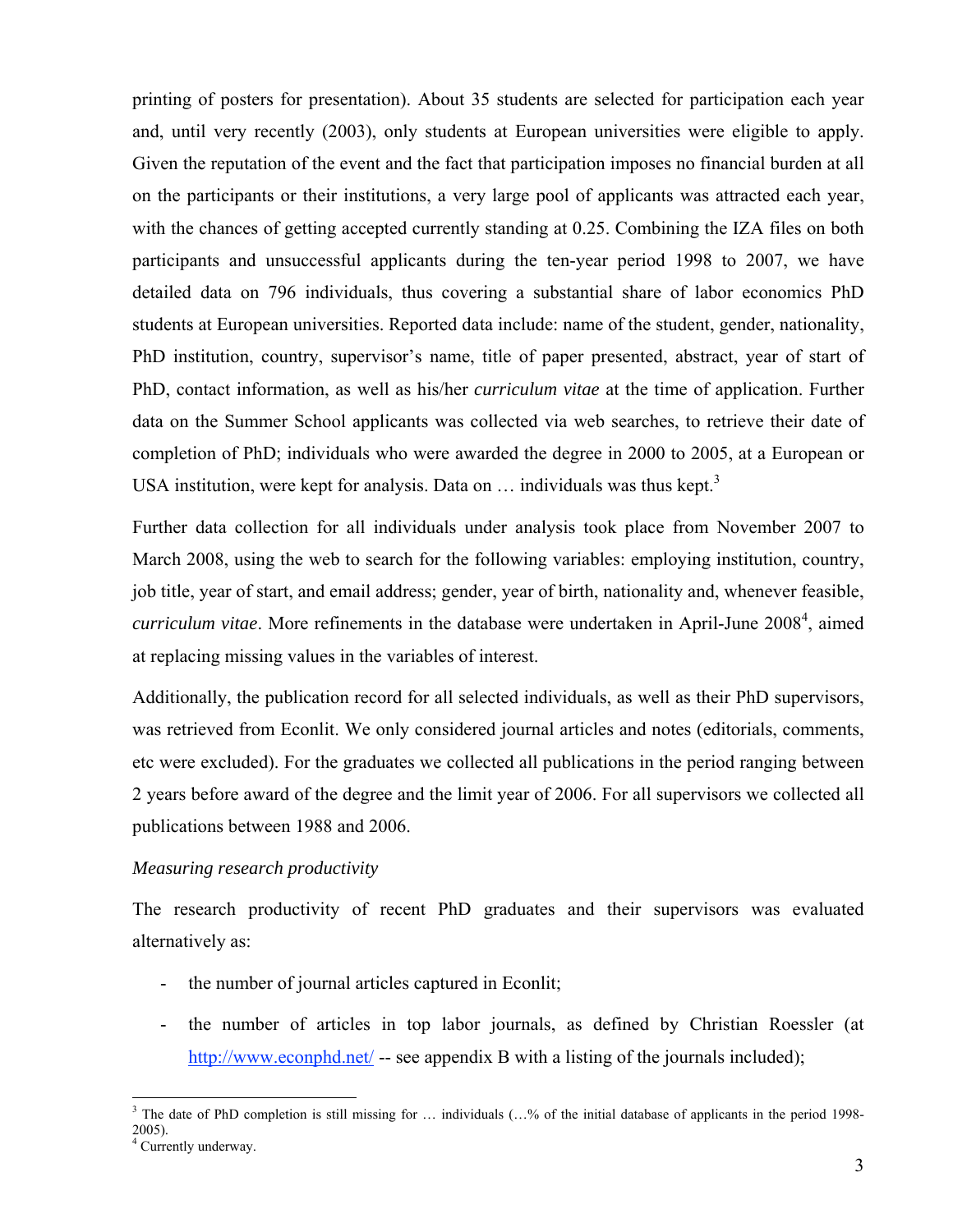- the number of publications weighted by the quality of the journal (according to Kalaitzidakis *et al* (2003), deflated by the number of authors.

Finally, measures of quality of the institution awarding the PhD and the employing institution were used in the analysis, relying on the ranking of institutions established by Christian Roessler (at  $\frac{http://www.ecomphd.net/}$  -- see appendix C with a ranking of the institutions in labor and consumer economics).

## **3. Descriptive statistics**

The database includes over 1,500 graduates (262 from European institutions and 1,267 from American institutions). Within Europe, a wide set of countries is covered, reported in figure 1.

*Figure 1 – Country of PhD study (Europe)* 

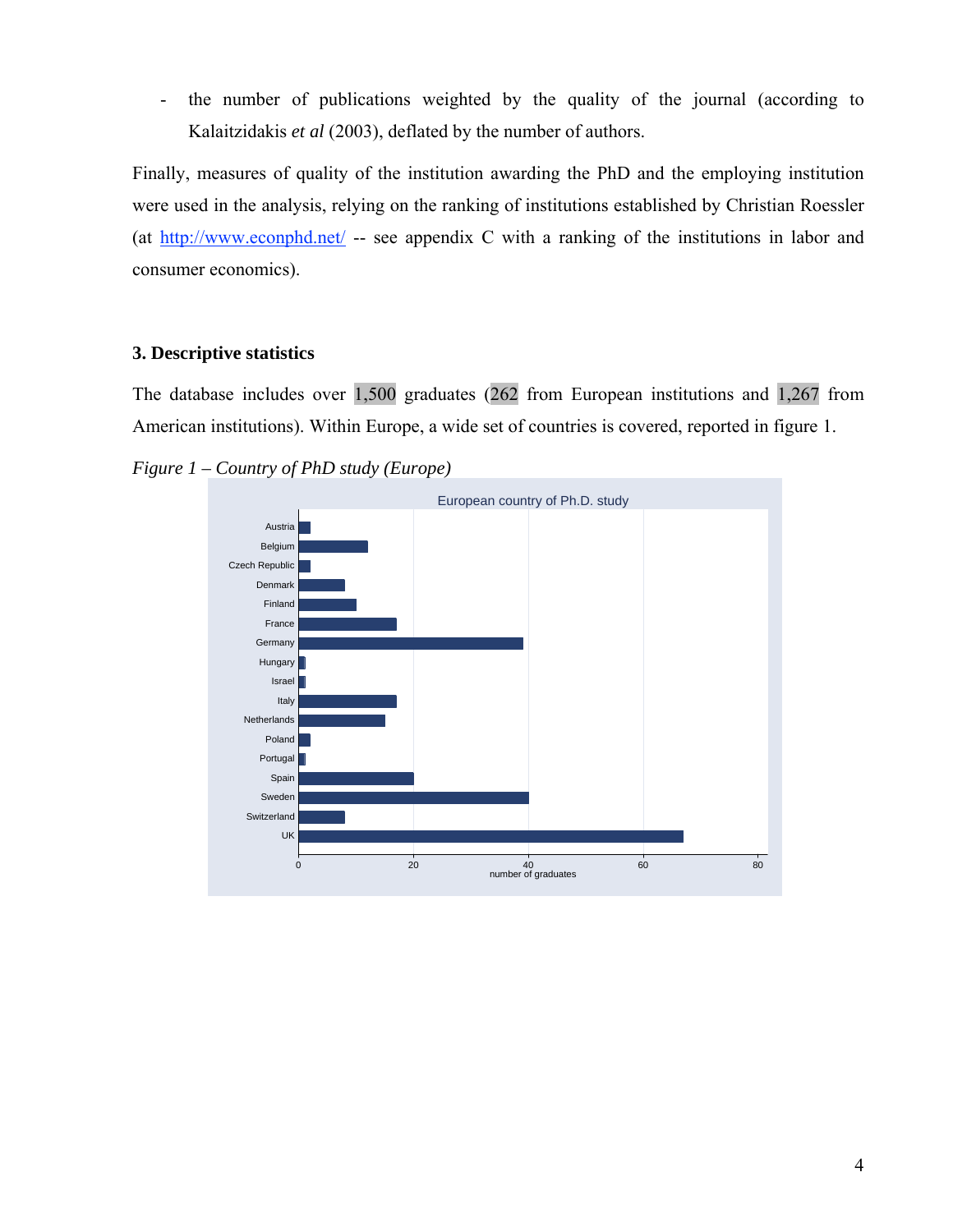|                             | Region of PhD study |            |       |  |  |
|-----------------------------|---------------------|------------|-------|--|--|
|                             | Europe              | <b>USA</b> | Total |  |  |
| Gender                      |                     |            |       |  |  |
| male                        | 42.75               | 42.78      | 42.77 |  |  |
| female                      | 32.06               | 31.65      | 31.72 |  |  |
|                             | 25.19               | 25.57      | 25.51 |  |  |
| <b>Year of defense</b>      |                     |            |       |  |  |
| 2000                        | 11.83               | 19.18      | 17.92 |  |  |
| 2001                        | 15.27               | 15.94      | 15.83 |  |  |
| 2002                        | 18.32               | 15.94      | 16.35 |  |  |
| 2003                        | 17.18               | 15.55      | 15.83 |  |  |
| 2004                        | 20.23               | 17.52      | 17.99 |  |  |
| 2005                        | 17.18               | 15.86      | 16.09 |  |  |
| <b>Region of work</b>       |                     |            |       |  |  |
| Europe                      | 59.54               | 6.55       | 15.63 |  |  |
| <b>USA</b>                  | 2.67                | 48.30      | 40.48 |  |  |
| Other                       | 2.29                | 8.13       | 7.13  |  |  |
|                             | 35.50               | 37.02      | 36.76 |  |  |
| Type of job                 |                     |            |       |  |  |
| Professor                   | 21.76               | 36.86      | 34.27 |  |  |
| Lecturer/Reader/Instr       | 7.63                | 2.92       | 3.73  |  |  |
| Researcher                  | 29.77               | 14.29      | 16.94 |  |  |
| Consultant                  | 0.76                | 2.60       | 2.29  |  |  |
| Other                       | 3.05                | 0.00       | 0.52  |  |  |
|                             | 37.02               | 43.33      | 42.25 |  |  |
| <b>Type of employer</b>     |                     |            |       |  |  |
| University                  | 43.51               | 44.51      | 44.34 |  |  |
| <b>Research Center</b>      | 11.83               | 4.03       | 5.36  |  |  |
| Central/Federal Bank        | 1.53                | 1.97       | 1.90  |  |  |
| Interntl Org / Gov De       | 6.87                | 8.37       | 8.11  |  |  |
| <b>Consulting Firm</b>      | 0.00                | 2.37       | 1.96  |  |  |
| <b>Other Private Sector</b> | 0.76                | 0.55       | 0.59  |  |  |
|                             | 35.50               | 38.20      | 37.74 |  |  |

*Table 1 – Distribution of graduates from USA and European universities (%)* 

The distribution of graduates by gender, year of defense, region of work, type of job held afterwards and type of employer, is reported in table 2, separately for graduates from the USA and Europe. As we can see the gender distribution is similar across the two groups. The European sample has a slightly higher share of recent PhDs. More than half of the European graduates (60%) stayed working in Europe, whereas approximately half of the graduates in the USA stayed working there (table 1). A larger share of American graduates holds a Professorship (possibly related to the differences in the date of defense), which is compensated by a larger proportion of European graduates holding a Researcher position. Finally, the distribution according to type of employer is similar across the two groups with the largest share (around 44%) placed in universities.

Interesting differences in research productivity emerge between the two groups. European graduates publish on average more than twice the number of articles of their USA counterparts (table 2), which is partly due to the larger share of graduates in the USA who have not (yet) published any article (figure 2). The actual difference in terms of counts of articles may be even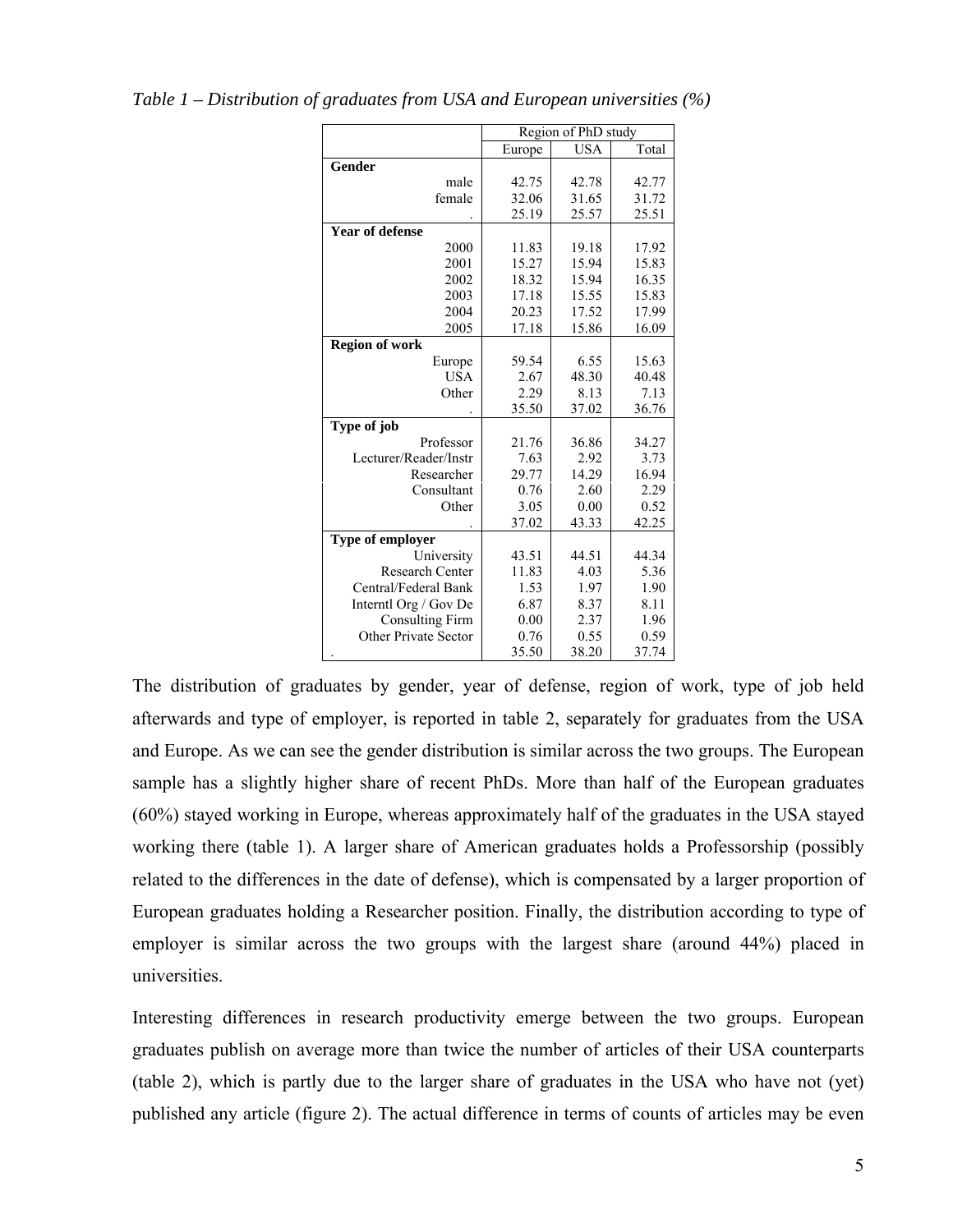larger because the Econlit has a known "anglophone bias", in the sense that publications in English journals are over-represented in the database.

|                     |                           | Summary of                      |       |  |  |  |
|---------------------|---------------------------|---------------------------------|-------|--|--|--|
| region of PhD study |                           | number of Econlit articles      |       |  |  |  |
|                     | Mean                      | Std. Dev.                       | Freq. |  |  |  |
| Europe              | 1.923                     | 2.442                           | 262   |  |  |  |
| USA                 | .876                      | 1.737                           | 1267  |  |  |  |
| Total               | 1.056                     | 1.917                           | 1529  |  |  |  |
|                     |                           |                                 |       |  |  |  |
|                     |                           | Summary of                      |       |  |  |  |
|                     |                           | number of articles in top labor |       |  |  |  |
|                     |                           | journals (Roessler)             |       |  |  |  |
|                     | Mean                      | Std. Dev.                       | Freq. |  |  |  |
| Europe              | 0.439                     | 0.898                           | 262   |  |  |  |
| USA                 | 0.331                     | 0.946                           | 1267  |  |  |  |
| Total               | 0.350                     | 0.938                           | 1529  |  |  |  |
|                     |                           |                                 |       |  |  |  |
|                     |                           | Summary of                      |       |  |  |  |
|                     |                           | quality-weighted articles       |       |  |  |  |
|                     | (Kalaitzidakis criterion) |                                 |       |  |  |  |
|                     | Mean                      | Std. Dev.                       | Freq. |  |  |  |
| Europe              | 4.424                     | 11.741                          | 262   |  |  |  |
| USA                 | 7.069                     | 26.881                          | 1267  |  |  |  |
| Total               | 6.616                     | 24.965                          | 1529  |  |  |  |

*Table 2 – Research productivity, Europe versus USA graduates* 

*Figure 2 – Number of publications, Europe versus USA graduates* 



However, once the quality of the journal is taken into account this difference starts to fade away. If we restrict the comparison to top labor journals (see Appendix B) the Europeans still show up as the more productive, by about 30 percent. Once we measure productivity using the Kalaitzidakis quality-weighted measure then the results are reversed and USA graduates reveal higher average productivity (table 2). Restricting the sample to just those authors that ever published show a clearer pattern ―European graduates publish on average more articles, but in journals of lower average quality (table 3 and figure 3).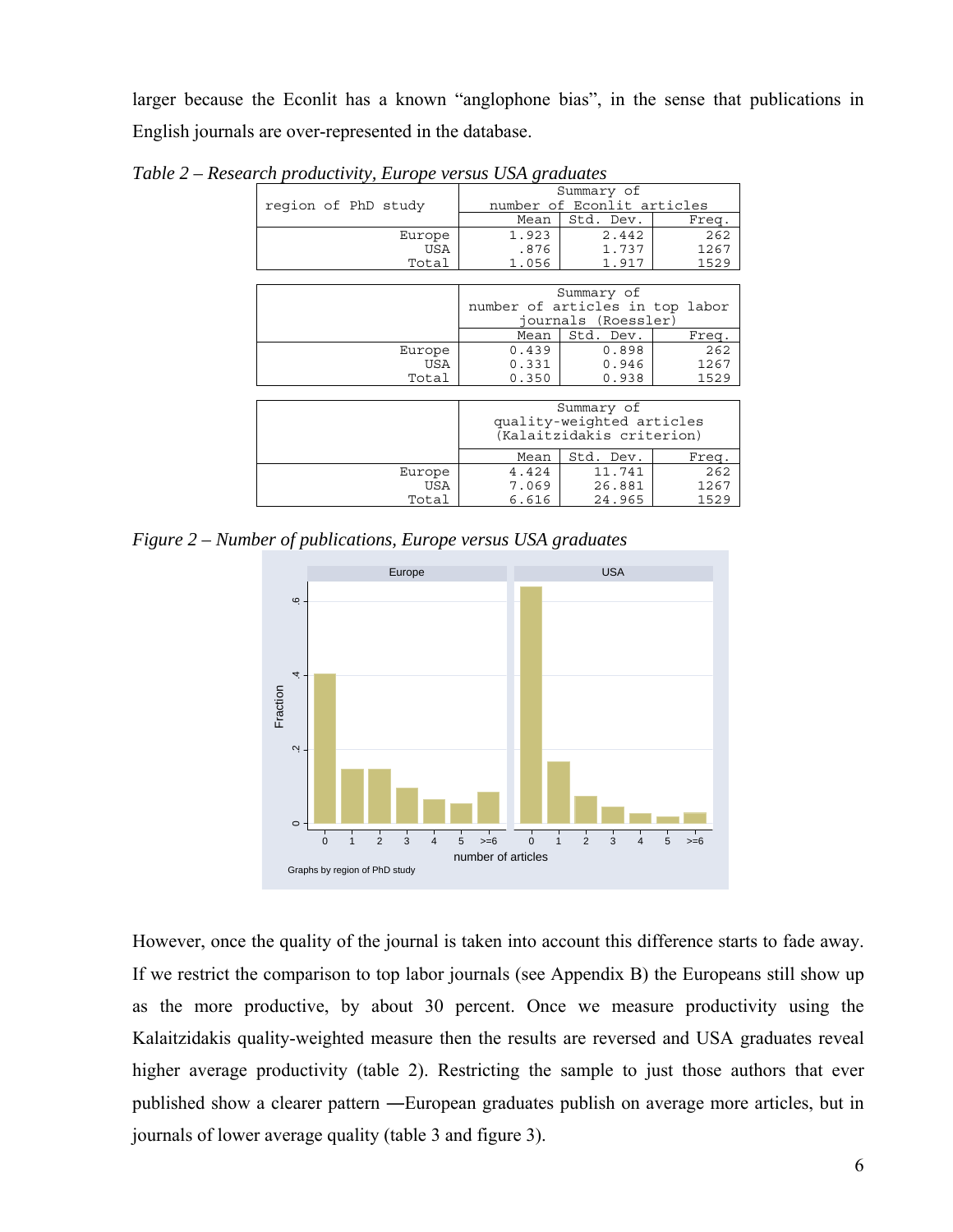| ,,,,,,,,,,,         |                                          |                                 |       |  |  |
|---------------------|------------------------------------------|---------------------------------|-------|--|--|
| region of PhD study | Summary of<br>number of Econlit articles |                                 |       |  |  |
|                     | Mean                                     | Std. Dev.                       | Freq. |  |  |
| Europe              | 3.231                                    | 2.407                           | 156   |  |  |
| USA                 | 2.434                                    | 2.143                           | 456   |  |  |
| Total               | 2.637                                    | 2.238                           | 612   |  |  |
|                     |                                          |                                 |       |  |  |
|                     |                                          | Summary of                      |       |  |  |
|                     |                                          | number of articles in top labor |       |  |  |
|                     | journals (Roessler)                      |                                 |       |  |  |
|                     | Mean                                     | Std. Dev.                       | Freq. |  |  |
| Europe              | 0.737                                    | 1.066                           | 156   |  |  |
| USA                 | 0.921                                    | 1.395                           | 456   |  |  |
| Total               | 0.874                                    | 1.320                           | 612   |  |  |
|                     |                                          |                                 |       |  |  |
|                     |                                          | Summary of                      |       |  |  |
|                     | quality-weighted articles                |                                 |       |  |  |
|                     | (Kalaitzidakis criterion)                |                                 |       |  |  |
|                     | Mean                                     | Std. Dev.                       | Freq. |  |  |
| Europe              | 7.430                                    | 14.479                          | 156   |  |  |
| USA                 | 19.642                                   | 41.989                          | 456   |  |  |
| Total               | 16.529                                   | 37.342                          | 612   |  |  |

*Table 3 – Research productivity, Europe versus USA graduates (only graduates who ever published)* 

*Figure 3 – Quality-weighted publications, Europe versus USA graduates (only graduates who ever published)* 



Notes: Kernel densities plotted with a common bandwidth. Not all publications are assigned points by Kalaitzidakis *et al* (2003).

The evidence so far reported confirms to a large extent the general pattern often highlighted, of lower average research productivity in Europe than in the USA. We are however aggregating over a very broad and heterogeneous set of institutions. Averages may be a misleading concept to compare regions known to encompass top tier as well as lower quality institutions. The analysis below aims at going beyond this broad view.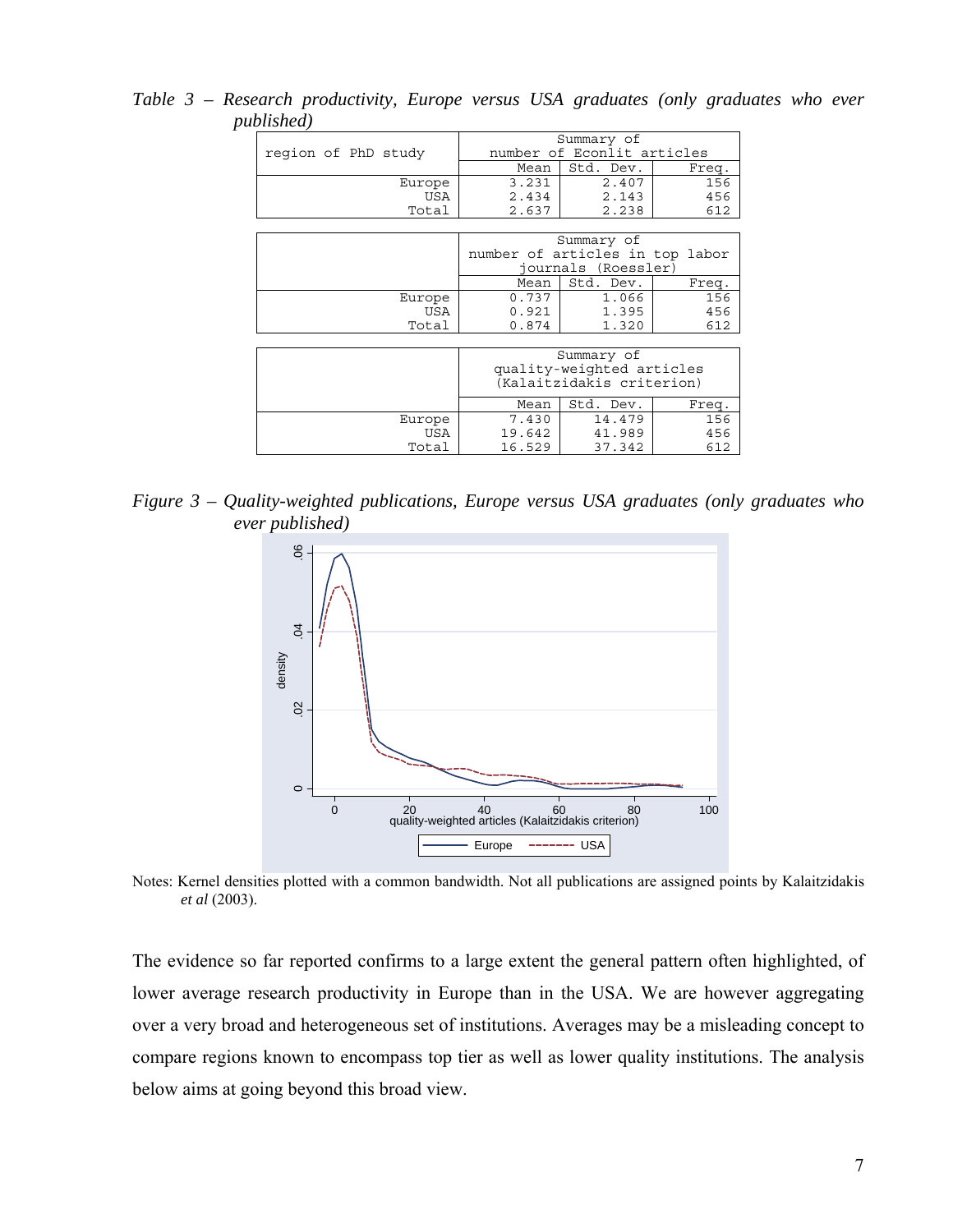## **4. Research performance of American and European graduates**

In this section we contrast the performance of European and American graduates using regression analysis. As a first step we ran Poisson regressions using the total number of Econlit publications as the dependent variable. Among the independent variables we considered characteristics of the graduate (gender and time since completion of PhD), the quality of the academic training received (the type of institution awarding the PhD and the research productivity of the supervisor) and the characteristics of the institution were the graduate was placed. A list of all right-hand side variables and respective description is shown in the table 4 below.

| <b>Variable</b> | <b>Description</b>                                                        |
|-----------------|---------------------------------------------------------------------------|
| Years           | Number of years since completion of PhD                                   |
| Female          | 1 if female                                                               |
| ResJob          | 1 if employed by a University or Research Center                          |
| PhDUSA          | 1 if the PhD is from an US institution                                    |
| <b>WrkUSA</b>   | 1 if placement is in a U.S. institution                                   |
| <b>WrkEUR</b>   | 1 if placement is in an European institution                              |
| ProdSup         | Kalaitzidakis quality-weighted publications of the main supervisor (1988) |
|                 | through $2006$ ).                                                         |
| PhDT10USA       | 1 if the PhD was obtained from a U.S. top 10 university.                  |
| PhDT10EUR       | 1 if the PhD was obtained from a European top 10 university.              |
| WrkT10USA       | 1 if the job is in a U.S. top 10 university.                              |
| WrkT10EUR       | 1 if the job is in a European top 10 university.                          |

Table 4 - List of Independent Variables

In table 5 we present our first set of results. All variables in the first specification, column 1, are statistically significant at the usual significance levels.<sup>5</sup> In line with the results of Hilmer and Hilmer (2007) we confirm that female graduates exhibit lower productivity than their male counterparts. The productivity of the supervisor seems to be another important factor when

<sup>&</sup>lt;sup>5</sup> Note that in all regressions we use the more conservative "Huber/White robust" standard errors.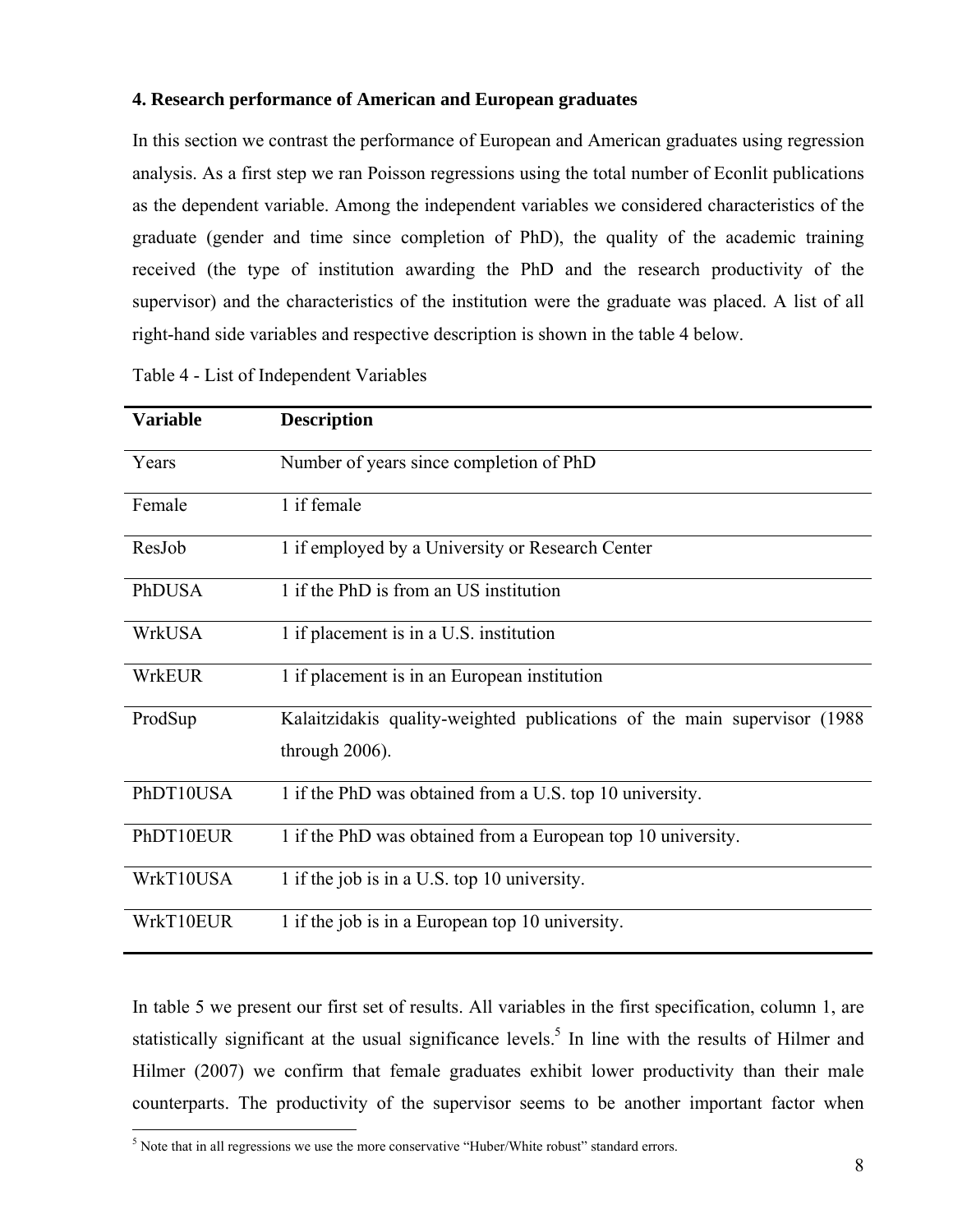explaining academic productivity. As expected, the type of institution where the individual is placed has a significant impact on his/her performance. Everything else constant, graduates placed in a university or research center publish about 73 percent more articles than graduates placed in other institutions. The results also confirm one of the most striking findings of the previous section. Even when controlling for multiple factors, there seems to be clear evidence that graduates from European universities publish more than graduates from American universities.

Anedoctal evidence suggests that students graduating from tier 1 universities are the more prolific researchers.<sup>6</sup> Hence, in a second specification (column 2) we introduced two additional variables that identify whether or not the students graduated from a "top 10" American or "top 10" European university in the field.<sup>7</sup> Neither of these two variables is significant. Column 3 shows a regression where we consider the location of the institution of placement. Whether the institution of placement is located in Europe or the U.S. seems to have a similar effect – however, placement in institutions outside of Europe or the US impacts negatively on productivity. Finally, in column 4 we added two more variables that identify whether or not the graduates were placed in any of the top 10 institutions. The argument can be made that top institutions select the most productive researchers and provide the best conditions and incentives for research. However, as the results in Table 5 show, none of the variables identifying top institutions seems to be associated with earlycareer success as measured by count of articles.

At this point we should emphasize that the results of our regressions need to be interpreted with care. We are uncovering relationships between the productivity of graduates and other variables but we can not assume the existence of causal relationships. For example, we earlier stated that everything else constant a graduate placed in a research institution will publish around 73 percent more. But that does not mean that if we were to switch a recently placed student from say, a private company to a research institution, we would expect a 73 percent increase in productivity. Most likely there was some selection process at work and the more academically inclined students tended to favor placement in research institutions. Another important caveat of our analysis has to do with our data collection procedures. As discussed earlier, data from U.S. doctoral students was collected on a systematic manner while for most Europeans the data came

1

 $6$  Indirect evidence is provided by Amir and Knauff (2008). The authors report that only 20% of faculty hired on the U.S. top ten economics departments comes from outside of that group.

Top universities were identified using the institutional econphd.net rankings in the subdiscipline of Labor & Economics (http://www.econphd.net/rank/rlabor.htm). The top 10 American universities in this ranking are: Harvard, Chicago, MIT, California Berkeley, Princeton, UCLA, Stanford, Cornell, Pennsylvania and Northwestern. The top 10 European universities are LSE, Essex, UCL, Warwick, Oxford, Tilburg, Free U Amsterdam, Stockholm, Uppsala and the U Amsterdam.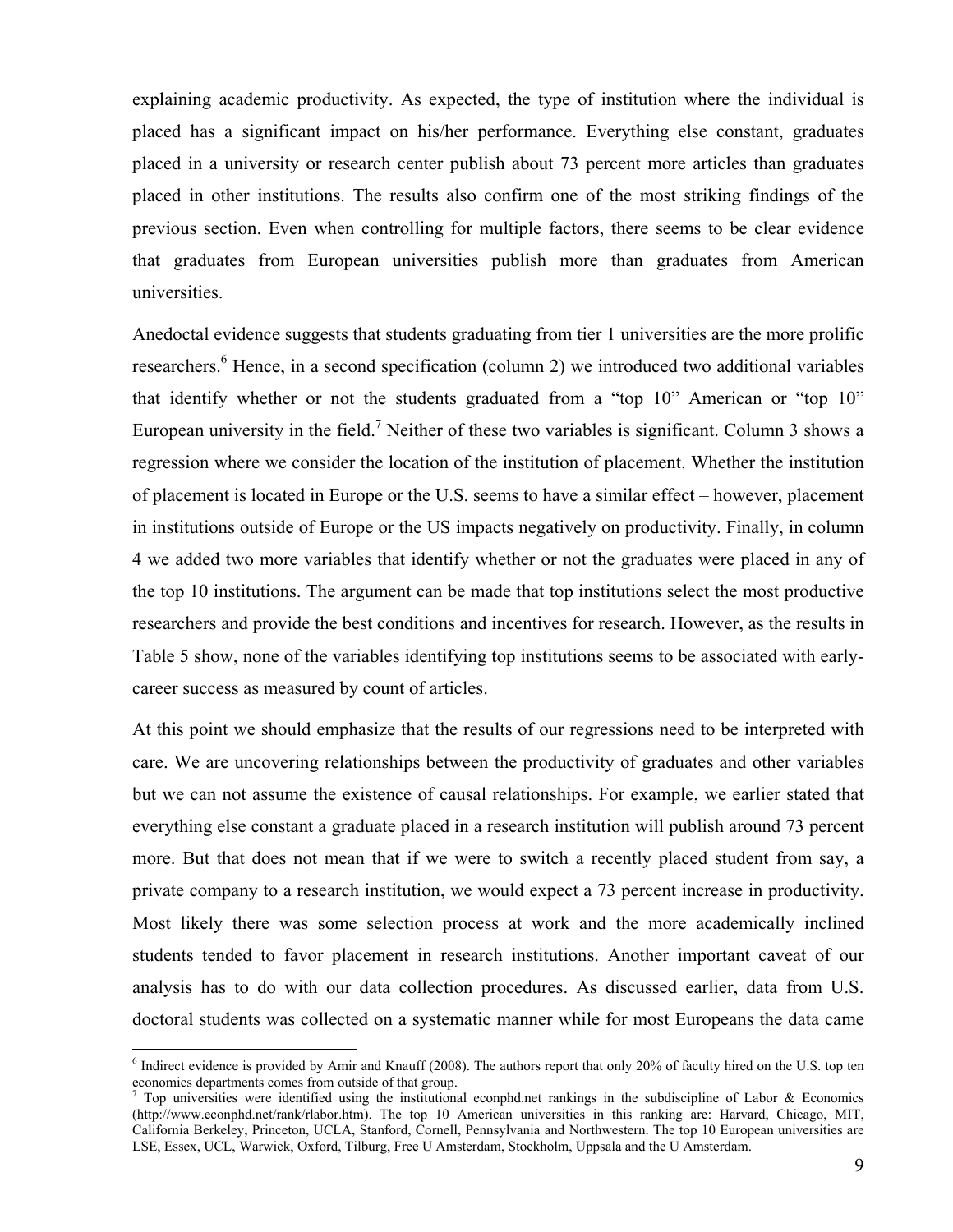from the IZA files of Summer School applicants. Thus, it may be argued that the European data may be biased because the sample composition may not be representative of the relevant graduating institutions in Europe, or because applicants to the IZA Summer School are more likely to be those willing to pursue a research oriented career. To shed some light into this issue we reestimated the model using two subsamples. In the first subsample (columns 5 through 8) we considered only graduates from the 199 universities listed in the worldwide ranking of programs in labor economics by Roessler (see appendix C). The second robustness check was implemented by restricting the sample to graduates placed in research oriented institutions (columns 9 through 12). As we can see the results are remarkably stable across samples suggesting that the effect of any bias, if it exists, is negligible.

|               |                          | <b>Graduates from all universities</b> |                |           | Graduates from top 199<br>universities |                |                |           |           |           | Graduates placed in research-<br>oriented institutions |           |
|---------------|--------------------------|----------------------------------------|----------------|-----------|----------------------------------------|----------------|----------------|-----------|-----------|-----------|--------------------------------------------------------|-----------|
|               | (1)                      | (2)                                    | (3)            | (4)       | (5)                                    | (6)            | (7)            | (8)       | (9)       | (10)      | (11)                                                   | (12)      |
| years         | 0.29                     | 0.29                                   | 0.28           | 0.28      | 0.29                                   | 0.29           | 0.28           | 0.28      | 0.32      | 0.32      | 0.32                                                   | 0.32      |
|               | [8.87]                   | [8.79]                                 | [8.7]          | $[8.75]$  | [8.02]                                 | [7.89]         | [7.79]         | [7.83]    | [9.44]    | [9.36]    | [9.40]                                                 | [9.48]    |
| Female        | $-0.29$                  | $-0.28$                                | $-0.29$        | $-0.28$   | $-0.30$                                | $-0.28$        | $-0.3$         | $-0.29$   | $-0.24$   | $-0.23$   | $-0.24$                                                | $-0.23$   |
|               | $-3.28$ ]                | $[-3.18]$                              | $-3.26$ ]      | $[-3.14]$ | $-3.05$                                | $[-2.92]$      | $[-3.11]$      | $[-2.97]$ | $[-2.43]$ | $[-2.32]$ | $[-2.46]$                                              | $[-2.29]$ |
| ResJob        | 0.73                     | 0.73                                   | 0.63           | 0.61      | 0.76                                   | 0.76           | 0.68           | 0.66      |           |           |                                                        |           |
|               | [6.21]                   | [6.21]                                 | [4.88]         | [4.71]    | [5.84]                                 | [5.79]         | [4.82]         | [4.69]    |           |           |                                                        |           |
| ProdSup       | 0.04                     | 0.03                                   | 0.03           | 0.02      | 0.04                                   | 0.04           | 0.03           | 0.03      | 0.04      | 0.03      | 0.03                                                   | 0.03      |
|               | [3.15]                   | [2.12]                                 | [1.92]         | $[1.77]$  | [3.01]                                 | [2.12]         | [1.92]         | [1.82]    | $[2.73]$  | [1.90]    | [1.86]                                                 | [1.66]    |
| PhDUSA        | $-0.80$                  | $-0.90$                                | $-0.85$        | $-0.81$   | $-0.75$                                | $-0.89$        | $-0.94$        | $-0.91$   | $-0.82$   | $-0.95$   | $-0.98$                                                | $-0.92$   |
|               | $[-7.92]$                | $[-8.01]$                              | $[-5.91]$      | $[-5.62]$ | $[-6.44]$                              | $[-6.49]$      | $[-5.84]$      | $[-5.7]$  | $[-7.28]$ | $[-7.46]$ | $-5.25$ ]                                              | $[-4.91]$ |
| PhD10USA      |                          | 0.21                                   | 0.19           | 0.17      |                                        | 0.20           | 0.19           | 0.17      |           | 0.19      | 0.18                                                   | 0.14      |
|               |                          | [1.65]                                 | [1.50]         | [1.24]    |                                        | $[1.55]$       | [1.42]         | [1.22]    |           | [1.27]    | [1.18]                                                 | [0.88]    |
| PhD10EUR      |                          | $-0.24$                                | $-0.2$         | $-0.12$   | $\mathbf{r}$                           | $-0.23$        | $-0.2$         | $-0.15$   |           | $-0.32$   | $-0.30$                                                | $-0.25$   |
|               |                          | $[-1.27]$                              | $[-1.08]$      | $F-0.551$ |                                        | $[-1.15]$      | $[-1.05]$      | $[-0.66]$ |           | [-1.60]   | $[-1.50]$                                              | $[-1.01]$ |
| <b>WrkUSA</b> | $\overline{\phantom{a}}$ |                                        | 0.39           | 0.36      | $\overline{\phantom{0}}$               | $\blacksquare$ | 0.38           | 0.36      |           | ÷.        | 0.21                                                   | 0.16      |
|               |                          |                                        | $[2.55]$       | [2.36]    |                                        |                | [2.37]         | [2.22]    |           |           | [1.11]                                                 | [0.84]    |
| <b>WrkEUR</b> |                          |                                        | 0.37           | 0.41      |                                        |                | 0.24           | 0.27      |           |           | 0.14                                                   | 0.18      |
|               |                          |                                        | [2.17]         | [2.38]    |                                        |                | [1.31]         | [1.45]    |           |           | [0.64]                                                 | [0.79]    |
| Wrk10USA      |                          |                                        |                | 0.27      |                                        |                |                | 0.21      |           |           |                                                        | 0.31      |
|               |                          |                                        |                | [1.34]    |                                        |                |                | [1.01]    |           |           |                                                        | $[1.56]$  |
| Wrk10EUR      |                          |                                        | $\blacksquare$ | $-0.19$   |                                        | $\sim$         | $\blacksquare$ | $-0.15$   |           |           |                                                        | $-0.12$   |
|               |                          |                                        |                | $[-0.84]$ |                                        |                |                | $[-0.62]$ |           |           |                                                        | $[-0.44]$ |
| constant      | $-0.72$                  | $-0.66$                                | $-0.9$         | $-0.92$   | $-0.79$                                | $-0.70$        | $-0.83$        | $-0.84$   | $-0.13$   | $-0.05$   | $-0.18$                                                | $-0.22$   |
|               | $[-3.50]$                | $[-3.14]$                              | $[-3.84]$      | $[-3.92]$ | $[-3.44]$                              | $[-2.95]$      | $[-3.16]$      | $[-3.2]$  | [-0.82]   | $[-0.30]$ | $-0.65$                                                | $[-0.77]$ |
| N             | 921                      | 921                                    | 921            | 921       | 790                                    | 790            | 790            | 790       | 602       | 602       | 602                                                    | 602       |

Table 5 – Count of Publications

The measure of productivity used so far does not account for quality. Hence, in Table 6 we consider two alternative quality-adjusted metrics for productivity. The first set of regressions (columns 1 through 4) uses Poisson regression and restricts the count of articles to articles published in top ranked journals, as defined in Roessler (see appendix B). The second set of regressions (columns 5 through 8) consists of linear regression models and the dependent variable is the Kalaitzidakis *et al* (2003) based quality-weighted measure of publications.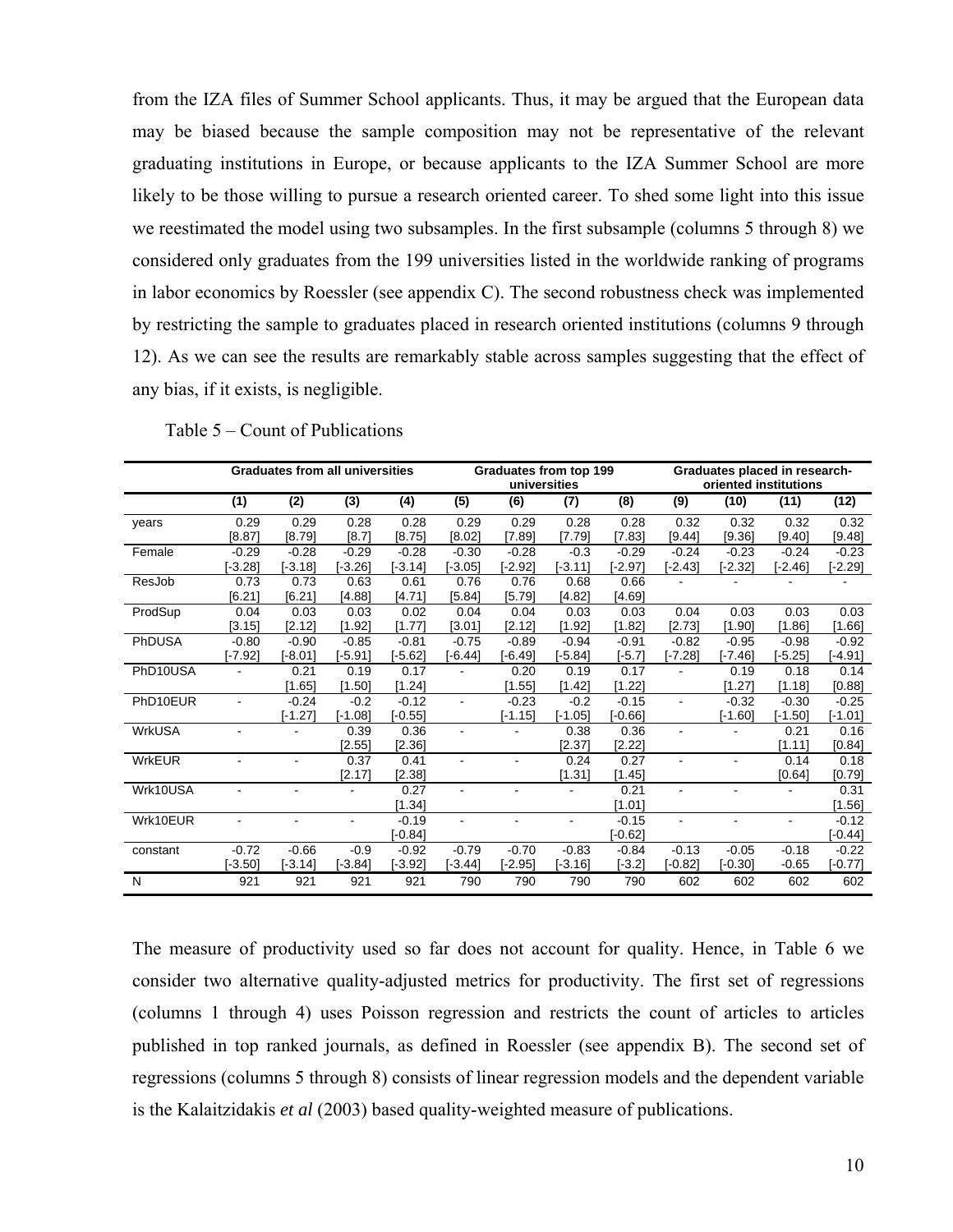|               | <b>Top Labor Journals</b><br>(Poisson Regression) |           |           |           |                          | Kalaitzidakis quality-weighted<br>(OLS Regression) |           |           |
|---------------|---------------------------------------------------|-----------|-----------|-----------|--------------------------|----------------------------------------------------|-----------|-----------|
|               | (1)                                               | (2)       | (3)       | (4)       | (5)                      | (6)                                                | (7)       | (8)       |
| years         | 0.28                                              | 0.27      | 0.26      | 0.27      | 3.48                     | 3.43                                               | 3.35      | 3.35      |
|               | [6.13]                                            | [6.05]    | [5.94]    | [6.13]    | [5.17]                   | [5.15]                                             | [5.09]    | [5.34]    |
| Female        | $-0.39$                                           | $-0.36$   | $-0.40$   | $-0.36$   | $-3.12$                  | $-2.60$                                            | $-2.89$   | $-1.91$   |
|               | $-2.98$ ]                                         | $[-2.78]$ | $[-3.09]$ | $[-2.79]$ | $[-1.78]$                | $[-1.50]$                                          | $[-1.67]$ | $[-1.14]$ |
| ResJob        | 0.97                                              | 0.95      | 0.80      | 0.73      | 8.91                     | 8.95                                               | 7.45      | 5.41      |
|               | [5.58]                                            | [5.47]    | [4.39]    | [3.97]    | [5.17]                   | [5.20]                                             | [4.30]    | [3.44]    |
| ProdSup       | 0.10                                              | 0.07      | 0.06      | 0.05      | 1.99                     | 1.46                                               | 1.42      | 1.20      |
|               | [6.54]                                            | [3.97]    | [3.60]    | [3.30]    | [4.66]                   | [3.59]                                             | [3.48]    | [3.23]    |
| <b>PhDUSA</b> | $-0.24$                                           | $-0.37$   | $-0.53$   | $-0.49$   | 0.29                     | $-1.90$                                            | $-4.76$   | $-3.05$   |
|               | $[-1.49]$                                         | $[-1.95]$ | $[-2.28]$ | $[-2.04]$ | [0.19]                   | $[-1.17]$                                          | $[-1.95]$ | $[-1.19]$ |
| PhD10USA      |                                                   | 0.57      | 0.55      | 0.48      |                          | 9.37                                               | 9.13      | 6.40      |
|               |                                                   | [3.61]    | [3.45]    | [2.77]    |                          | [3.98]                                             | [3.92]    | [2.39]    |
| PhD10EUR      |                                                   | 0.18      | 0.22      | 0.19      | $\overline{\phantom{a}}$ | $-0.59$                                            | $-0.76$   | $-0.64$   |
|               |                                                   | [0.65]    | [0.77]    | [0.67]    |                          | $[-0.22]$                                          | $[-0.28]$ | $[-0.23]$ |
| <b>WrkUSA</b> | $\blacksquare$                                    |           | 0.72      | 0.66      | ۰                        |                                                    | 5.43      | 3.53      |
|               |                                                   |           | [3.53]    | [3.14]    |                          |                                                    | [3.12]    | [2.14]    |
| <b>WrkEUR</b> | $\blacksquare$                                    |           | 0.39      | 0.40      |                          |                                                    | 0.58      | 1.66      |
|               |                                                   |           | [1.61]    | [1.60]    |                          |                                                    | $[0.25]$  | [0.72]    |
| Wrk10USA      |                                                   |           |           | 0.52      |                          |                                                    |           | 32.4      |
|               |                                                   |           |           | [2.15]    |                          |                                                    |           | [2.73]    |
| Wrk10EUR      |                                                   |           |           | 0.15      |                          |                                                    |           | 3.51      |
|               |                                                   |           |           | [0.47]    |                          |                                                    |           | [0.68]    |
| constant      | $-2.33$                                           | $-2.29$   | $-2.50$   | $-2.47$   | $-13.73$                 | $-12.94$                                           | $-11.98$  | $-11.87$  |
|               | $[-7.44]$                                         | $[-7.18]$ | $[-7.07]$ | $[-7.04]$ | $[-4.05]$                | $[-3.86]$                                          | $[-3.47]$ | $[-3.48]$ |
| N             | 921                                               | 921       | 921       | 921       | 921                      | 921                                                | 921       | 921       |

Table 6 – Quality-Adjusted Publications

With the introduction of measures of quality the results change considerably. Most notably, the clear difference between the productivity of graduates from American and European universities practically disappears. In terms of the institution of graduation the only factor that seems relevant is whether or not the student graduated from one of the top 10 American institutions. In this latter case productivity is considerably higher. In terms of institution of placement we also observe significant changes. Now, it seems that working in the USA is associated with an increase in productivity. That increase is even higher if the graduate is placed in one of the top 10 American institutions.

## **5. Conclusion**

We have analyzed differences in research productivity of recent PhD graduates from European and USA universities. At first sight it seems that European graduates are the most productive. However, once we account for the quality of scientific journals we find that graduates from American institutions are the most productive. That difference seems to be almost exclusively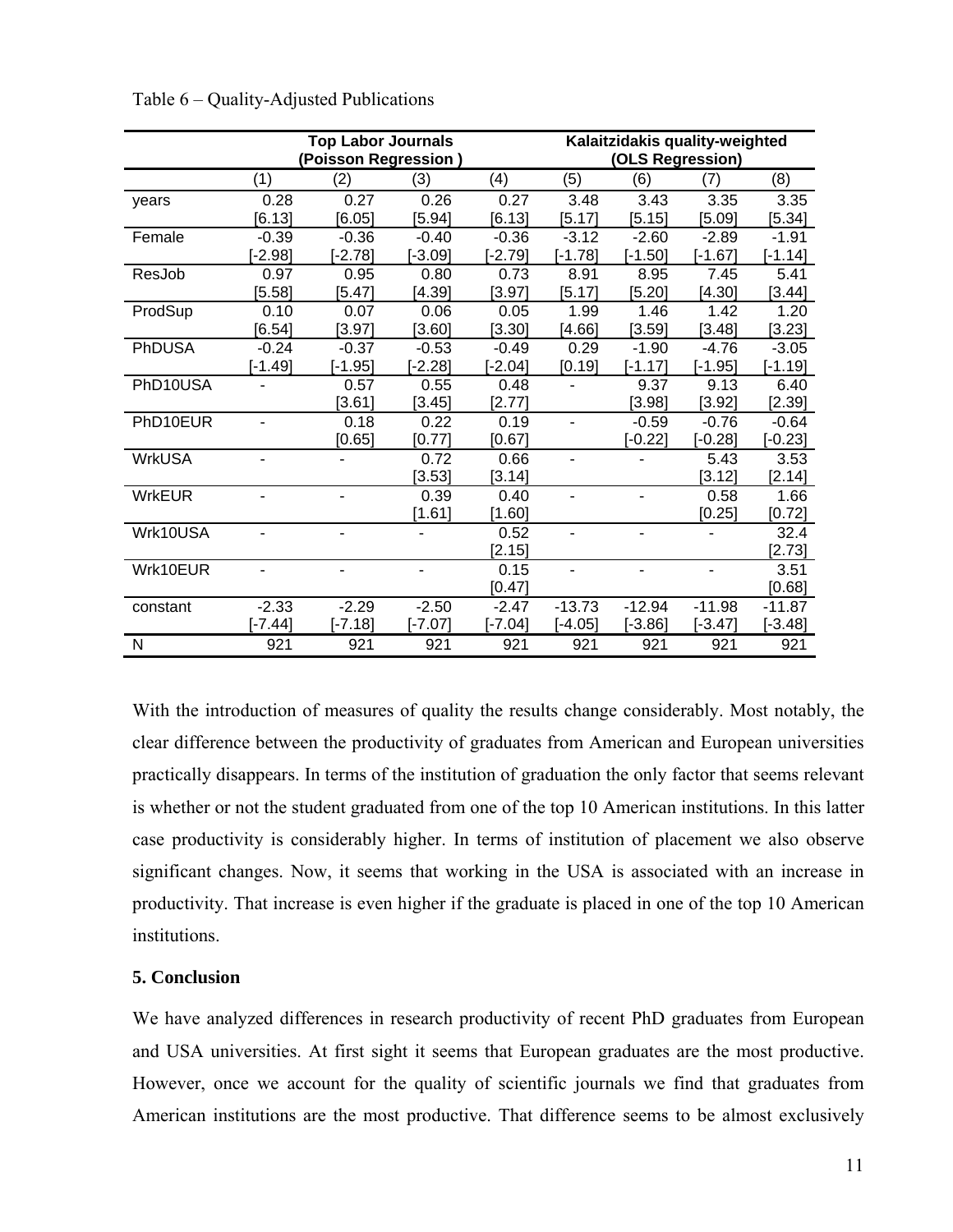due to the superior performance of graduates from the top American institutions. On the other hand, graduation from top European institutions does not seem to confer a particular advantage in therms of productivity.

The results also suggest that graduates placed in American top institutions are likely to publish more quality-adjusted articles than their European counterparts. This may be because, when hired by a top-USA institution, they already have several good acceptance or because of more focused research efforts and clearer career incentives.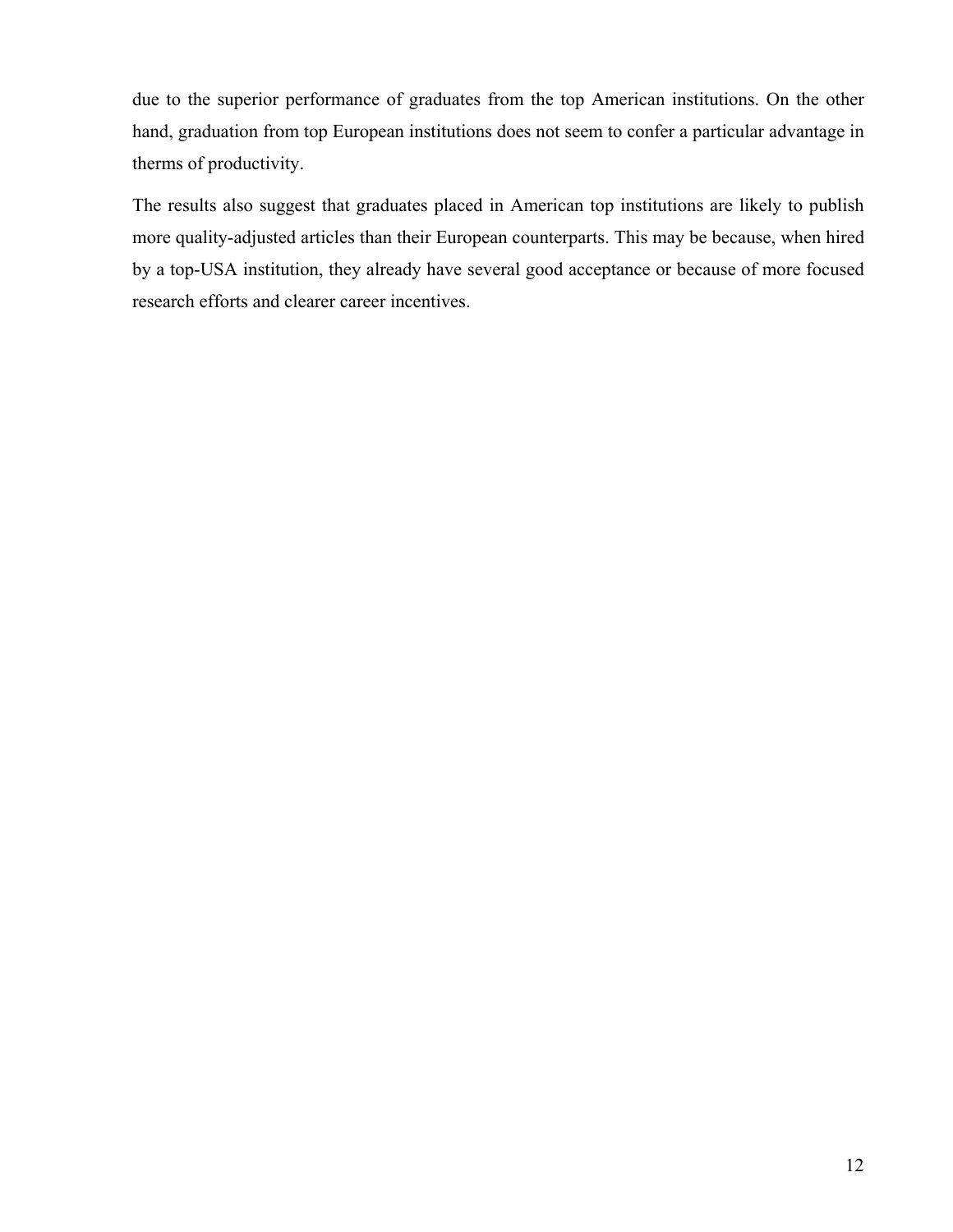## **References**

- Amir, Rabah and Malgorzata Knauff (2008) "Ranking Economics Departments Worldwide on the Basis of PhD Placement" *The Review of Economics and Statistics*, 90(1): 185-190.
- Athey, Susan, Lawrence F. Katz, Alan B. Krueger, Steven Levitt, and James Poterba (2007) "What Does Performance in Graduate School Predict? Graduate Economics Education and Student Outcomes", *American Economic Review*, 97(2): 512-18.
- Barrett, Christopher B., Aliakbar Olia, and Dee von Bailey (2000) "Subdiscipline-specific journal rankings: whither Applied Economics?", *Applied Economics*, 32: 239-252.
- Coupe, Tom (2003) "Revealed Performances: Worldwide Rankings of Economists and Economics Departments, 1990-2000." Journal of the European Economic Association, 1(6): 1309-45
- Drèze, Jacques H. and Fernanda Estevan (2007) "Research and Higher Education in Economics: Can We Deliver the Lisbon Objectives?" *Journal of the European Economic Association*, 5(2-3): 271-304.
- Ehrenberg, Ronald G. and Panagiotis G. Mavros (1995) "Do Doctoral Students' Financial Support Patterns Affect Their Times-to-Degree and Completion Probabilities?", *Journal of Human Resources*, 30(3): 581-609.
- Grove, Wayne A. and Stephen Wu (2007) "The Search for Economics Talent: Doctoral Completion and Research Productivity", *American Economic Review*, 97(2): 506-11.
- Hilmer, Christiana and Michael Hilmer (2007) "Women Helping Women, Men Helping Women? Same-Gender Mentoring, Initial Job Placements, and Early Career Publishing Success for Economics PhDs", *American Economic Review*, 97(2): 422-26.
- Kalaitzidakis, Pantelis, Theofanis P. Mamuneas, and Thanasis Stengos (2003) "Rankings of Academic Journals and Institutions in Economics." *Journal of the European Economic Association*, 1(6): 1346-66
- Krueger, Alan B. and Stephen Wu (2000) "Forecasting Job Placements of Economics Graduate Students", *Journal of Economic Education*, 31(1): 81-94.
- Laband, David N. and Michael J. Piette (1994) "The Relative Impacts of Economics Journals: 1970-1990." Journal of Economic Literature, 32(2): 640-66
- Roessler, Christian (2004) Econphd Rankings. http://www.econphd.net, accessed May 11, 2008.
- Scott, Loren C. and Peter M. Mitias (1996) "Trends in Rankings of Economics Departments in the U.S.: An Update." Economic Inquiry, 34(2): 378-400
- UNESCO (United Nations Educational, Scientific and Cultural Organization) http://erc.unesco.org/cp/MSList.asp?lg=E&&type=1&®=1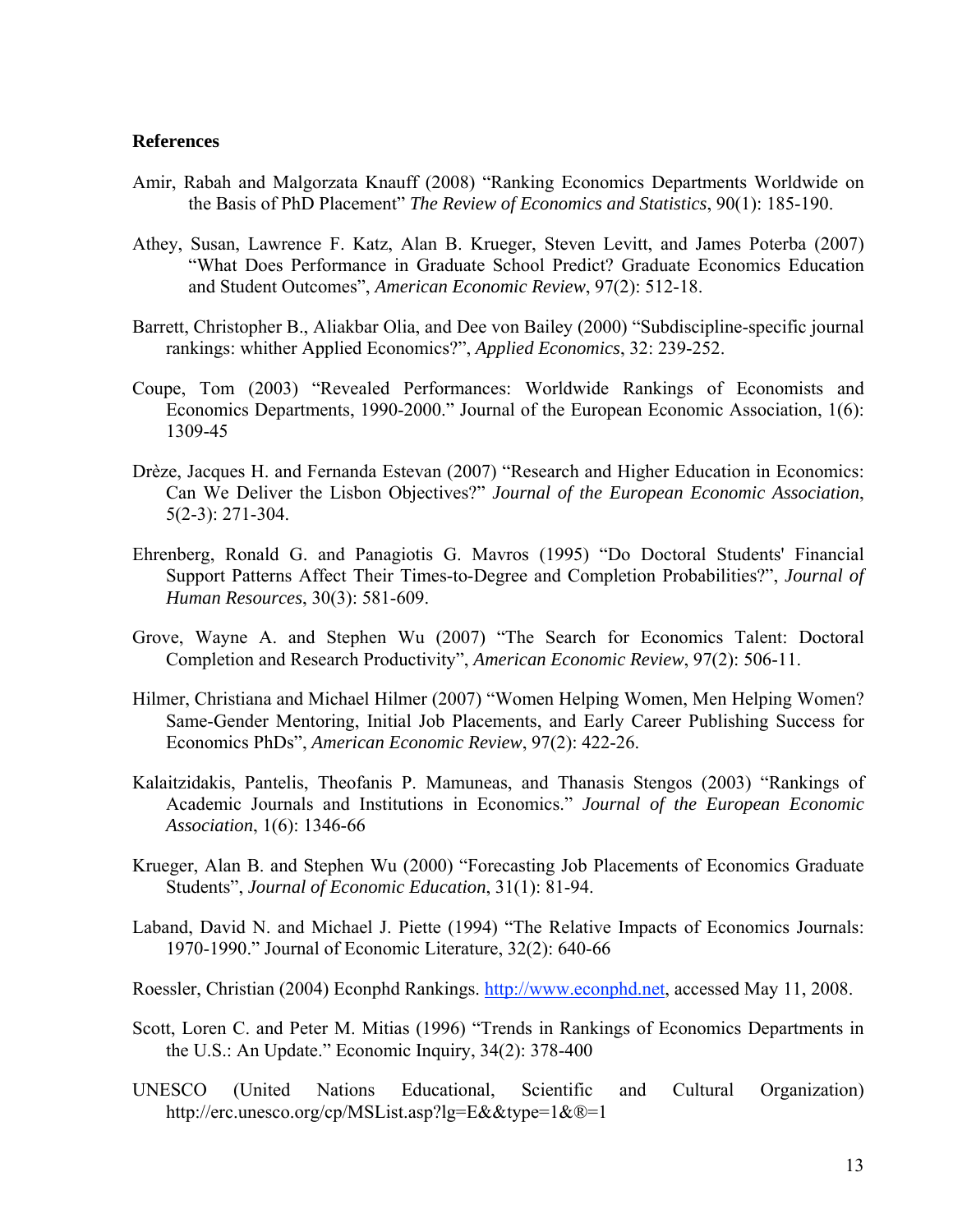## **Appendix A: European countries**

The list of countries considered in Europe follows the United Nations Educational, Scientific and Cultural Organization (UNESCO) "definition of regions with a view to the execution by the Organization of regional activities" and it includes:

| Albania                                                      | Germany            | Republic of Moldova                                  |
|--------------------------------------------------------------|--------------------|------------------------------------------------------|
| Andorra                                                      | Greece             | Romania                                              |
| Armenia                                                      | Hungary            | <b>Russian Federation</b>                            |
| Austria                                                      | <i>Iceland</i>     | San Marino                                           |
| Azerbaijan                                                   | <i>Ireland</i>     | Serbia                                               |
| <b>Belarus</b>                                               | <i>Israel</i>      | Slovakia                                             |
| <b>Belgium</b>                                               | Italy              | Slovenia                                             |
| <b>Bosnia and Herzegovina</b>                                | Kazakhstan         | Spain                                                |
| <b>Bulgaria</b>                                              | Latvia             | Sweden                                               |
| Canada                                                       | Lithuania          | Switzerland                                          |
| Croatia                                                      | Luxembourg         | Tajikistan                                           |
| Cyprus                                                       | Malta              | The former Yugoslav Republic of Macedonia            |
| Czech Republic                                               | Monaco             | Turkey                                               |
| Denmark                                                      | Montenegro         | <i>Ukraine</i>                                       |
| Estonia                                                      | <i>Netherlands</i> | United Kingdom of Great Britain and Northern Ireland |
| Finland                                                      | <i>Norway</i>      | United States of America                             |
| France                                                       | Poland             |                                                      |
| Georgia                                                      | Portugal           |                                                      |
| Source: http://erc.unesco.org/cp/MSList.asp?lg=E&&type=1&®=1 |                    |                                                      |

## **Appendix B: Top journals in labor and consumer economics**

Journal of Human Resources Journal of Labor Economics American Economic Review Quarterly Journal of Economics Journal of Political Economy Journal of Public Economics Economic Journal European Economic Review Review of Economics and Statistics Econometrica International Economic Review Journal of Econometrics Journal of Economic Perspectives Review of Economic Studies Economics Letters Oxford Bulletin of Economics and Statistics Journal of Economic Literature Journal of Economic Theory Canadian Journal of Economics Journal of Economic Behavior and Organization Journal of Population Economics Economica Journal of Applied Econometrics Oxford Economic Papers Economic Inquiry Scandinavian Journal of Economics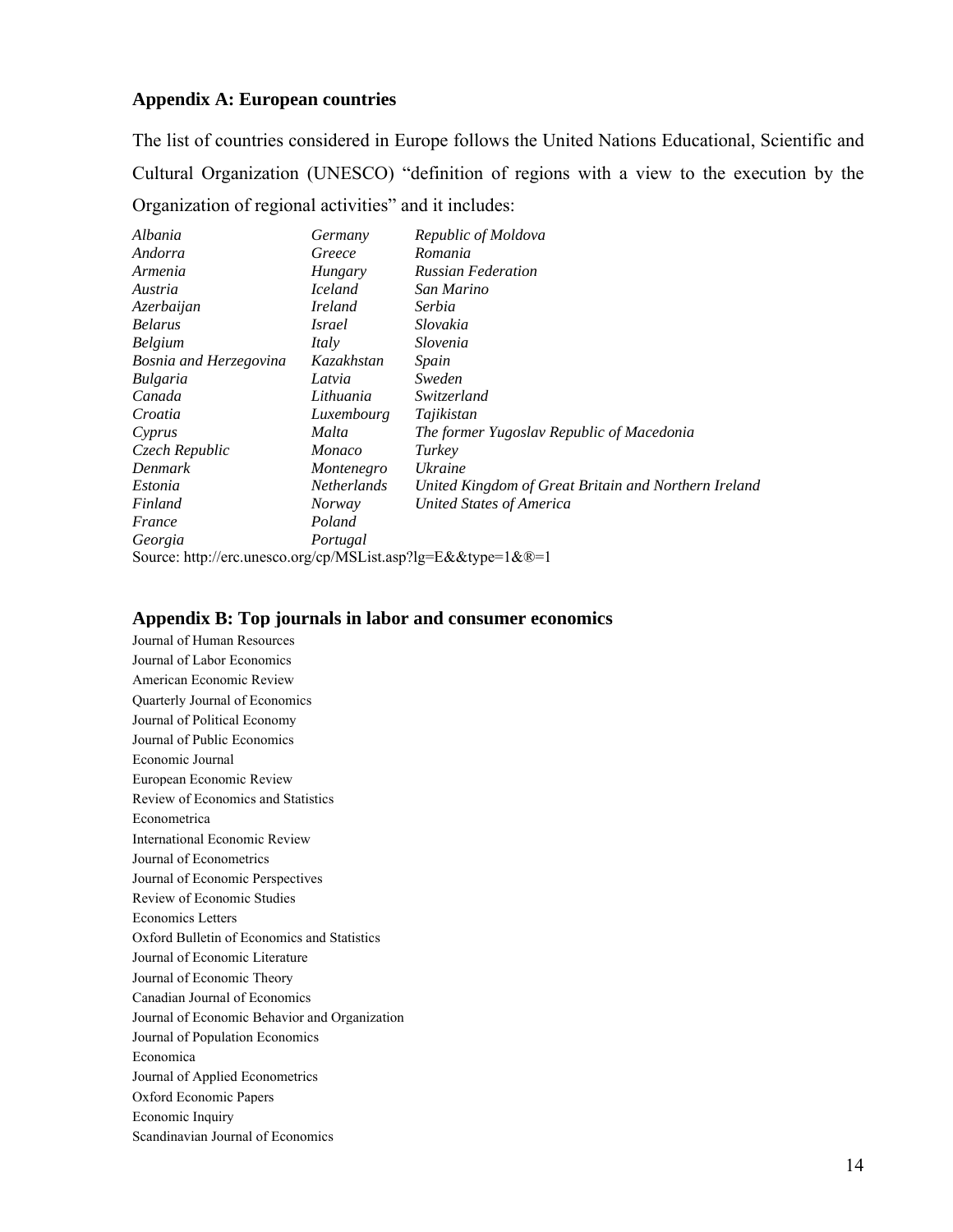| Southern Economic Journal                                                  |
|----------------------------------------------------------------------------|
| Journal of Business and Economics Statistics                               |
| Journal of Urban Economics                                                 |
| Economic Theory                                                            |
| Journal of Development Economics                                           |
| <b>Applied Economics</b>                                                   |
| Journal of Economic Dynamics and Control                                   |
| American Journal of Agricultural Economics                                 |
| Journal of Risk and Uncertainty                                            |
| Journal of Monetary Economics                                              |
| National Tax Journal                                                       |
| Rand Journal of Economics                                                  |
| World Development                                                          |
| World Bank Economic Review                                                 |
| Economic Record                                                            |
| Source: Roessler (2004) at http://www.econphd.net/, accessed May 11, 2008. |

# **Appendix C: Ranking of universities in labor and consumer economics**

|    | rank university                             | country     |
|----|---------------------------------------------|-------------|
| 1  | Harvard U                                   | <b>USA</b>  |
| 2  | U Chicago                                   | <b>USA</b>  |
| 3  | Massachusetts Institute of Technology (MIT) | <b>USA</b>  |
| 4  | U California - Berkeley                     | <b>USA</b>  |
| 5  | Princeton U                                 | <b>USA</b>  |
| 6  | U California - Los Angeles (UCLA)           | <b>USA</b>  |
| 7  | Stanford U                                  | <b>USA</b>  |
| 8  | Cornell U                                   | <b>USA</b>  |
| 9  | U Pennsylvania                              | <b>USA</b>  |
| 10 | Northwestern U                              | USA         |
| 11 | U Michigan - Ann Arbor                      | <b>USA</b>  |
| 12 | U British Columbia                          | Canada      |
| 13 | London School of Economics (LSE)            | UK          |
| 14 | <b>U</b> Essex                              | UK          |
| 15 | U Maryland - College Park                   | <b>USA</b>  |
| 16 | Yale U                                      | <b>USA</b>  |
| 17 | Columbia U                                  | <b>USA</b>  |
| 18 | New York U (NYU)                            | <b>USA</b>  |
| 19 | Michigan State U                            | <b>USA</b>  |
| 20 | University College London                   | UK          |
| 21 | Dartmouth College                           | <b>USA</b>  |
| 22 | U Texas - Austin                            | <b>USA</b>  |
| 23 | U North Carolina - Chapel Hill              | <b>USA</b>  |
| 24 | Brown U                                     | <b>USA</b>  |
| 25 | Warwick U                                   | UK          |
| 26 | U Wisconsin - Madison                       | USA         |
| 27 | <b>U</b> Toronto                            | Canada      |
| 28 | Oxford U                                    | UK          |
| 29 | Tilburg U                                   | Netherlands |
| 30 | Syracuse U                                  | <b>USA</b>  |
| 31 | Tel Aviv U                                  | Israel      |
| 32 | Carnegie Mellon U                           | <b>USA</b>  |
| 33 | Boston U                                    | <b>USA</b>  |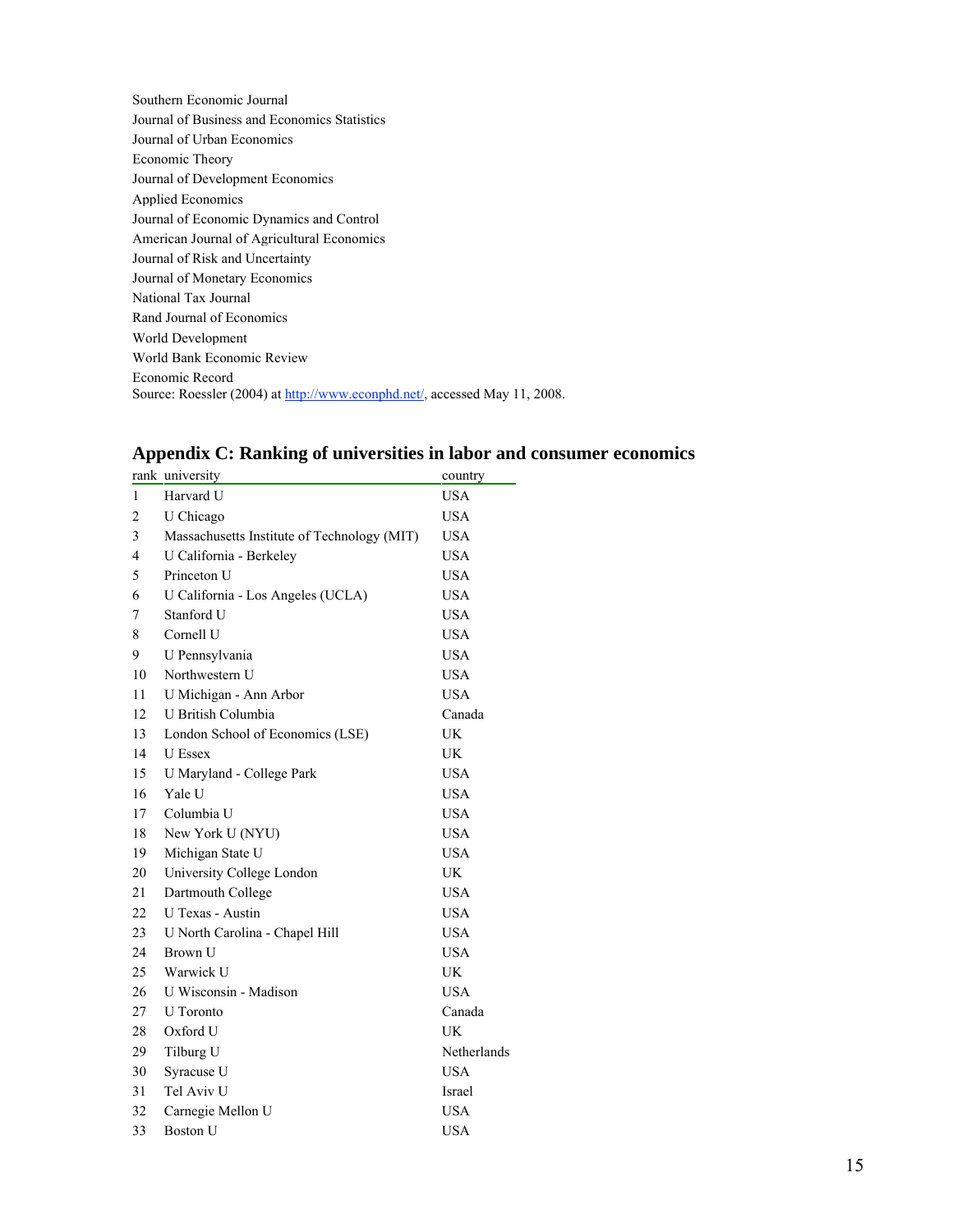|                                          | <b>USA</b>                                                                                                                                                                       |                                             |
|------------------------------------------|----------------------------------------------------------------------------------------------------------------------------------------------------------------------------------|---------------------------------------------|
| Georgetown U                             | <b>USA</b>                                                                                                                                                                       |                                             |
| U Minnesota                              | <b>USA</b>                                                                                                                                                                       |                                             |
| <b>U</b> Rochester                       | <b>USA</b>                                                                                                                                                                       |                                             |
| Free U Amsterdam (Vrije U)               | Netherlands                                                                                                                                                                      |                                             |
| Johns Hopkins U                          | <b>USA</b>                                                                                                                                                                       |                                             |
| <b>Boston College</b>                    | <b>USA</b>                                                                                                                                                                       |                                             |
| Stockholm U                              | Sweden                                                                                                                                                                           |                                             |
| Uppsala U                                | Sweden                                                                                                                                                                           |                                             |
| U Amsterdam                              | Netherlands                                                                                                                                                                      |                                             |
| Texas A&M U                              | <b>USA</b>                                                                                                                                                                       |                                             |
|                                          | France                                                                                                                                                                           |                                             |
| U California - San Diego                 | <b>USA</b>                                                                                                                                                                       |                                             |
| Arizona State U                          | <b>USA</b>                                                                                                                                                                       |                                             |
| U Bristol                                | UK                                                                                                                                                                               |                                             |
| Duke U                                   | <b>USA</b>                                                                                                                                                                       |                                             |
| U Carlos III Madrid                      |                                                                                                                                                                                  |                                             |
|                                          | Israel                                                                                                                                                                           |                                             |
|                                          | UK                                                                                                                                                                               |                                             |
| U Zurich                                 | Switzerland                                                                                                                                                                      |                                             |
| U Western Ontario                        | Canada                                                                                                                                                                           |                                             |
| Vanderbilt U                             | <b>USA</b>                                                                                                                                                                       |                                             |
| U California - Santa Barbara             | <b>USA</b>                                                                                                                                                                       |                                             |
| U Laval                                  | Canada                                                                                                                                                                           |                                             |
|                                          |                                                                                                                                                                                  |                                             |
|                                          | <b>USA</b>                                                                                                                                                                       |                                             |
| U Southern California                    | <b>USA</b>                                                                                                                                                                       |                                             |
| Indian Statistical Institute - New Delhi | India                                                                                                                                                                            |                                             |
|                                          |                                                                                                                                                                                  |                                             |
|                                          | <b>USA</b>                                                                                                                                                                       |                                             |
|                                          |                                                                                                                                                                                  |                                             |
|                                          | UK                                                                                                                                                                               |                                             |
|                                          |                                                                                                                                                                                  |                                             |
|                                          |                                                                                                                                                                                  |                                             |
| U Leicester                              | UK                                                                                                                                                                               |                                             |
| Chinese U Hong Kong                      | China                                                                                                                                                                            |                                             |
| Penn State U                             | <b>USA</b>                                                                                                                                                                       |                                             |
| City U New York (CUNY)                   | <b>USA</b>                                                                                                                                                                       |                                             |
| Australian National U                    | Australia                                                                                                                                                                        |                                             |
| U York                                   | UK                                                                                                                                                                               |                                             |
| U Newcastle upon Tyne                    | UK                                                                                                                                                                               |                                             |
| European U Institute                     | Italy                                                                                                                                                                            |                                             |
| U Copenhagen                             | Denmark                                                                                                                                                                          |                                             |
| U North Carolina - Greensboro            | <b>USA</b>                                                                                                                                                                       |                                             |
| Iowa State U                             | <b>USA</b>                                                                                                                                                                       |                                             |
| U Colorado - Boulder                     | <b>USA</b>                                                                                                                                                                       |                                             |
| SUNY - Albany                            | <b>USA</b>                                                                                                                                                                       |                                             |
| <b>U</b> Kentucky                        | <b>USA</b><br>Netherlands                                                                                                                                                        |                                             |
| Erasmus U Rotterdam                      |                                                                                                                                                                                  |                                             |
| <b>U</b> New South Wales                 | Australia                                                                                                                                                                        |                                             |
| U Southampton                            | UK                                                                                                                                                                               |                                             |
| Dalhousie U<br>McMaster U                | Canada                                                                                                                                                                           |                                             |
| U Arizona                                | Canada<br><b>USA</b>                                                                                                                                                             |                                             |
|                                          | U Toulouse I (Sciences Sociales)<br>Hebrew U<br>U Cambridge<br>U Virginia<br>U Washington<br>U Illinois - Urbana-Champaign<br>Washington U St Louis<br>Queen's U<br>U Nottingham | Spain<br><b>USA</b><br><b>USA</b><br>Canada |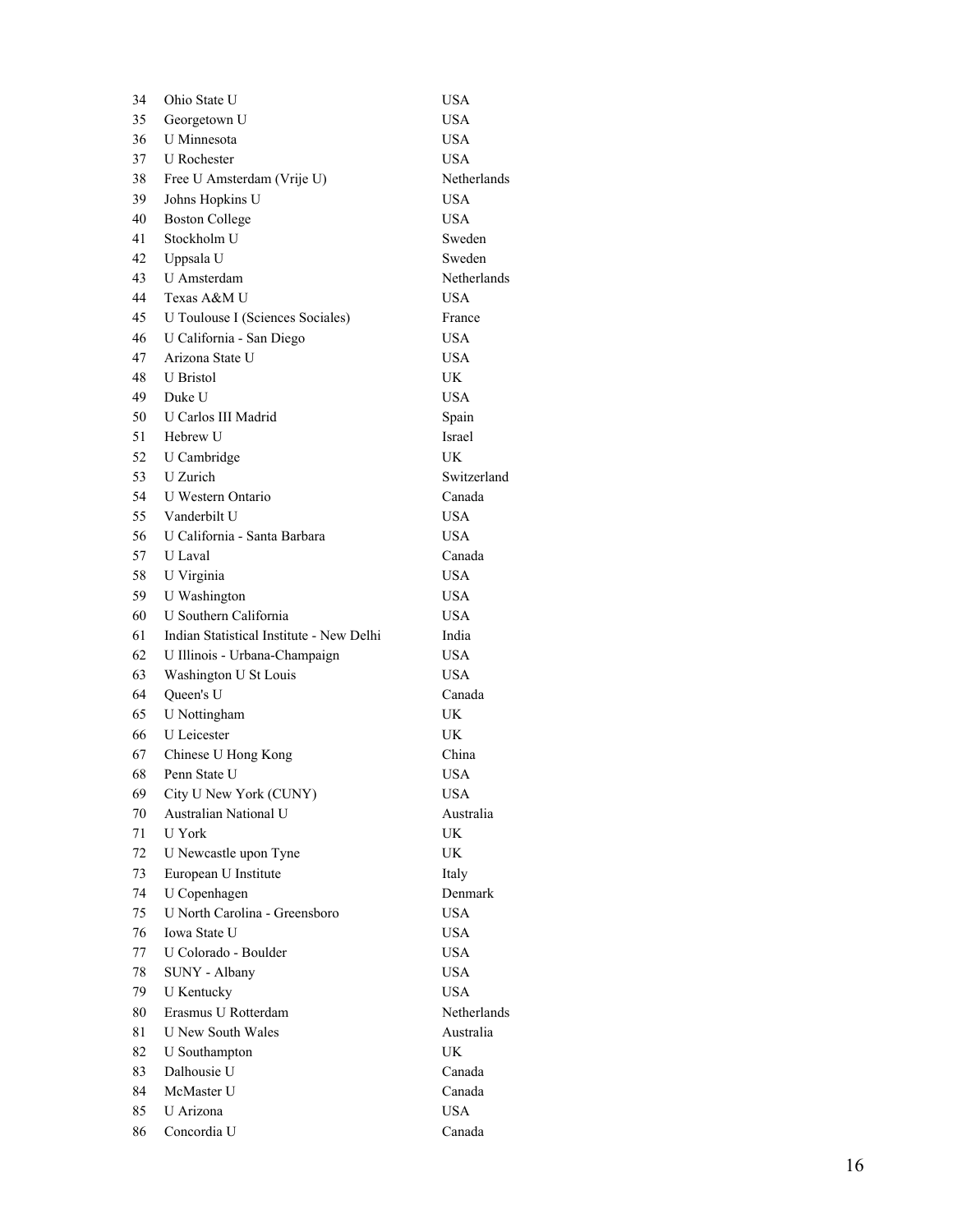| 87         | U Illinois - Chicago              | <b>USA</b>           |
|------------|-----------------------------------|----------------------|
| 88         | Indiana-Purdue University (IUPUI) | <b>USA</b>           |
| 89         | U Florida                         | USA                  |
| 90         | Tufts U                           | USA                  |
| 91         | Florida State U                   | <b>USA</b>           |
| 92         | <b>U</b> South Carolina           | USA                  |
| 93         | U Melbourne                       | Australia            |
| 94         | Brigham Young U                   | USA                  |
| 95         | U Oslo                            | Norway               |
| 96         | U Iowa                            | <b>USA</b>           |
| 97         | Indiana U                         | <b>USA</b>           |
| 98         | Southern Methodist U              | <b>USA</b>           |
| 99.        | Queen Mary & Westfield College    | UK                   |
| 100        | U Bonn                            | Germany              |
| 101        | Stockholm School of Economics     | Sweden               |
| 102        | Clemson U                         | USA                  |
|            |                                   |                      |
| 103        | Ecole Normale Superieure Paris    | France               |
| 104        | Royal Holloway College            | UK                   |
| 105        | U Cyprus                          | Cyprus               |
| 106        | <b>U</b> Manchester               | UK                   |
| 107        | Purdue U                          | USA                  |
| 108        | Catholic U Louvain                | Belgium              |
| 109        | Academia Sinica                   | Taiwan               |
| 110        | Kansas State U                    | USA                  |
| 111        | U Padua                           | Italy                |
| 112        | North Carolina State U            | <b>USA</b>           |
| 113        | U California - Davis              | USA                  |
| 114        | U Hong Kong                       | China                |
| 115        | U Missouri - Columbia             | USA                  |
| 116        | <b>U</b> Aarhus                   | Denmark              |
| 117        | U Bocconi                         | Italy                |
| 118        | Simon Fraser U                    | Canada               |
| 119        | Maastricht U                      | Netherlands          |
| 120        | U Texas - Dallas                  | USA                  |
| 121        | <b>U</b> Montreal                 | Canada               |
| 122        | SUNY - Binghamton                 | USA                  |
| 123        | U St Gallen                       | Switzerland          |
| 124        | U Colorado - Denver               | <b>USA</b>           |
| 125        | Bar-Ilan U                        | Israel               |
| 126        | East Carolina U                   | USA                  |
|            | 127 U Houston                     | USA                  |
| 128        | <b>Birkbeck College</b>           | UK                   |
| 129        | U Western Australia               | Australia            |
| 130        | U California - Santa Cruz         | USA                  |
| 131        | Monash U                          | Australia            |
| 132        | U Oregon                          | <b>USA</b>           |
| 133        | Georgia State U                   | <b>USA</b>           |
| 134        | U California - Irvine             | <b>USA</b>           |
|            |                                   |                      |
| 135<br>136 | U Quebec                          | Canada<br><b>USA</b> |
|            | George Washington U<br>Carleton U |                      |
| 137        |                                   | Canada               |
| 138        | Texas Tech U                      | <b>USA</b>           |
| 139        | U Autonoma Barcelona              | Spain                |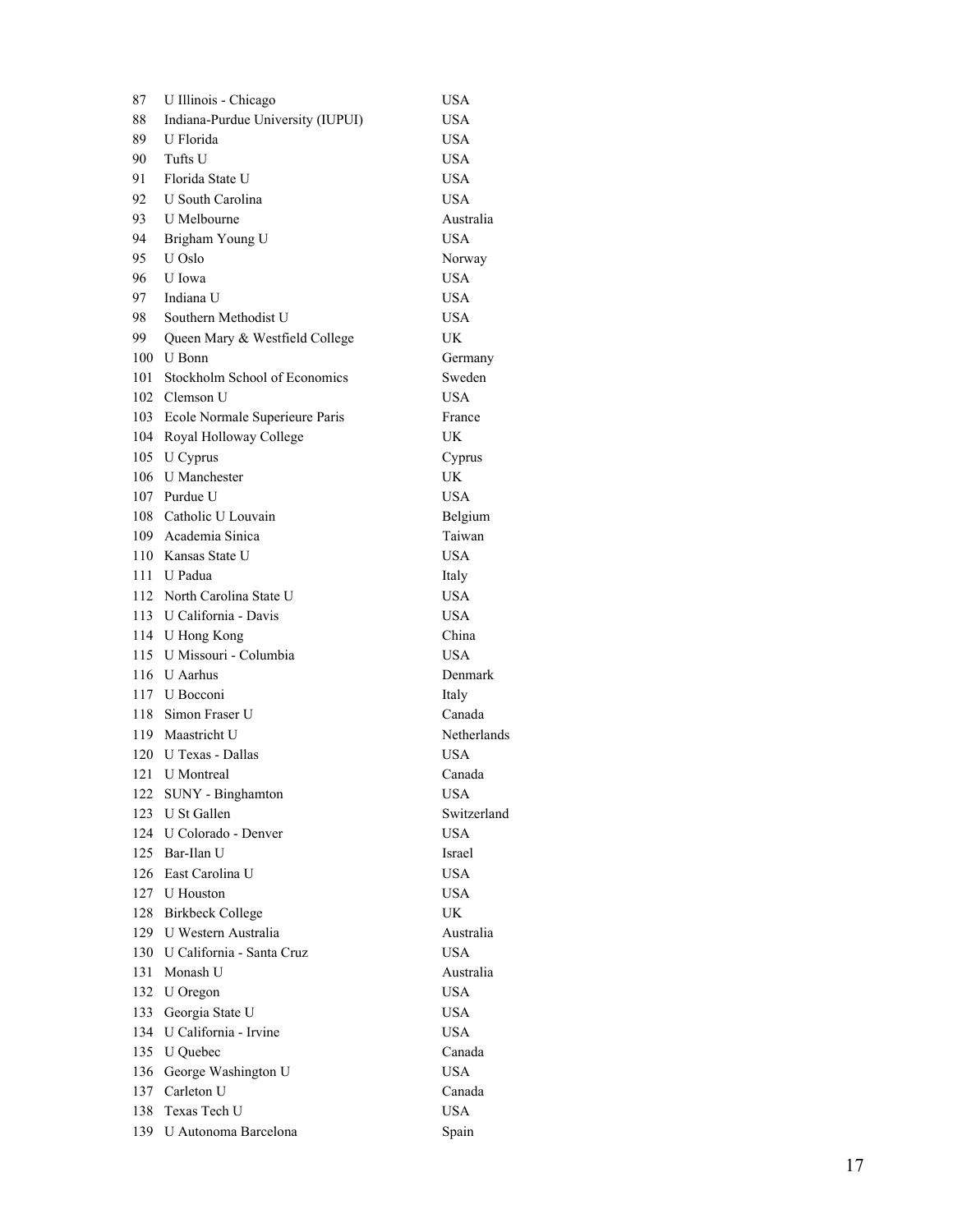| 140 | York U Toronto                                     | Canada     |
|-----|----------------------------------------------------|------------|
| 141 | U Mannheim                                         | Germany    |
| 142 | George Mason U                                     | <b>USA</b> |
| 143 | Northern Illinois U                                | <b>USA</b> |
| 144 | U Wales - Swansea                                  | UK         |
|     | 145 College of William & Mary                      | <b>USA</b> |
|     | 146 U Bergen                                       | Norway     |
|     | 147 U Kansas                                       | <b>USA</b> |
|     | 148 Louisiana State U                              | <b>USA</b> |
|     | 149 U Wisconsin - Milwaukee                        | <b>USA</b> |
|     | 150 Virginia Tech                                  | <b>USA</b> |
|     | 151 U Aberdeen                                     | UK         |
|     | 152 U Munich (Ludwig-Maximilians-U)                | Germany    |
|     | 153 U Oklahoma                                     | <b>USA</b> |
|     | 154 Lancaster U                                    | UK         |
|     | 155 U Paris I (Pantheon-Sorbonne)                  | France     |
|     | 156 Claremont U                                    | <b>USA</b> |
|     | 157 U Wales - Cardiff                              | UK         |
| 158 | Humboldt U Berlin                                  | Germany    |
|     | 159 Umea U                                         | Sweden     |
|     | 160 Rutgers U                                      | <b>USA</b> |
|     | 161 Swarthmore College                             | <b>USA</b> |
|     | 162 U Kent                                         | UK         |
|     | 163 U Alicante                                     | Spain      |
|     | 164 U Alberta                                      | Canada     |
|     | 165 Gothenburg U                                   | Sweden     |
|     | 166 U Maryland - Baltimore                         | <b>USA</b> |
| 167 | Auburn U                                           | <b>USA</b> |
|     | 168 U Dundee                                       | UK         |
|     | 169 U Aix-Marseille II (Mediterranee)              | France     |
|     | 170 Montana State U                                | <b>USA</b> |
|     | 171 Hong Kong U Science & Technology (HKUST) China |            |
|     | 172 U California - Riverside                       | <b>USA</b> |
| 173 | Williams College                                   | <b>USA</b> |
| 174 | U East Anglia                                      | UK         |
| 175 | Norwegian School of Management                     | Norway     |
| 176 | U Linz (Johannes Kepler)                           | Austria    |
| 177 | <b>U</b> Massachusetts - Amherst                   | <b>USA</b> |
| 178 | Santa Clara U                                      | <b>USA</b> |
| 179 | U Wyoming                                          | <b>USA</b> |
| 180 | U Guelph                                           | Canada     |
| 181 | U Durham                                           | UK         |
| 182 | <b>Amherst College</b>                             | <b>USA</b> |
| 183 | National U Ireland - Maynooth                      | Ireland    |
| 184 | Trinity U Texas                                    | <b>USA</b> |
| 185 | DePaul U                                           | <b>USA</b> |
| 186 | American U                                         | <b>USA</b> |
|     | 187 Leeds U                                        | UK         |
| 188 | Free U Brussels (U Libre)                          | Belgium    |
|     | 189 Wellesley College                              | <b>USA</b> |
| 190 | U Cologne                                          | Germany    |
| 191 | Hamilton College                                   | <b>USA</b> |
| 192 | U Osnabrueck                                       | Germany    |
|     |                                                    |            |